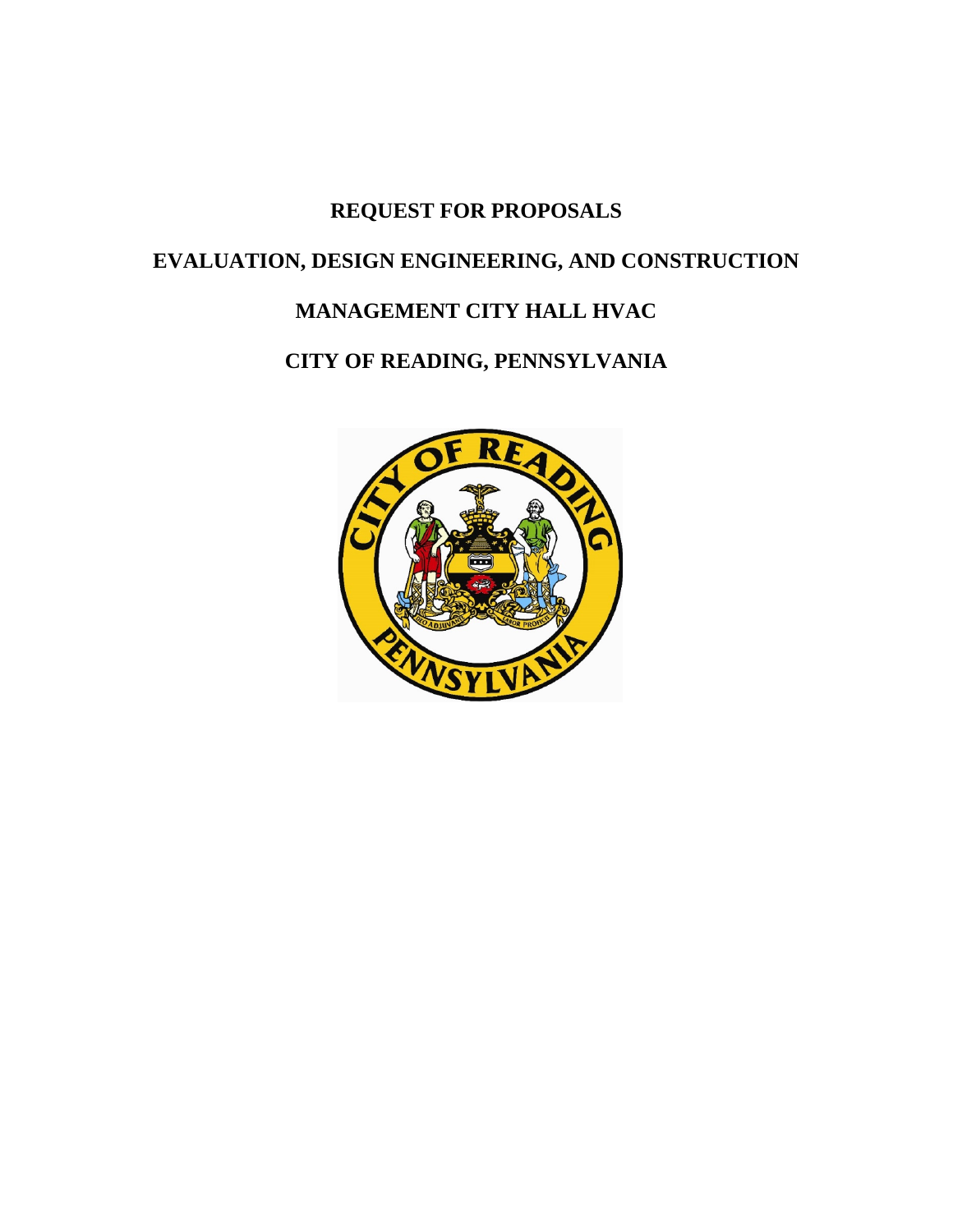# TABLE OF CONTENTS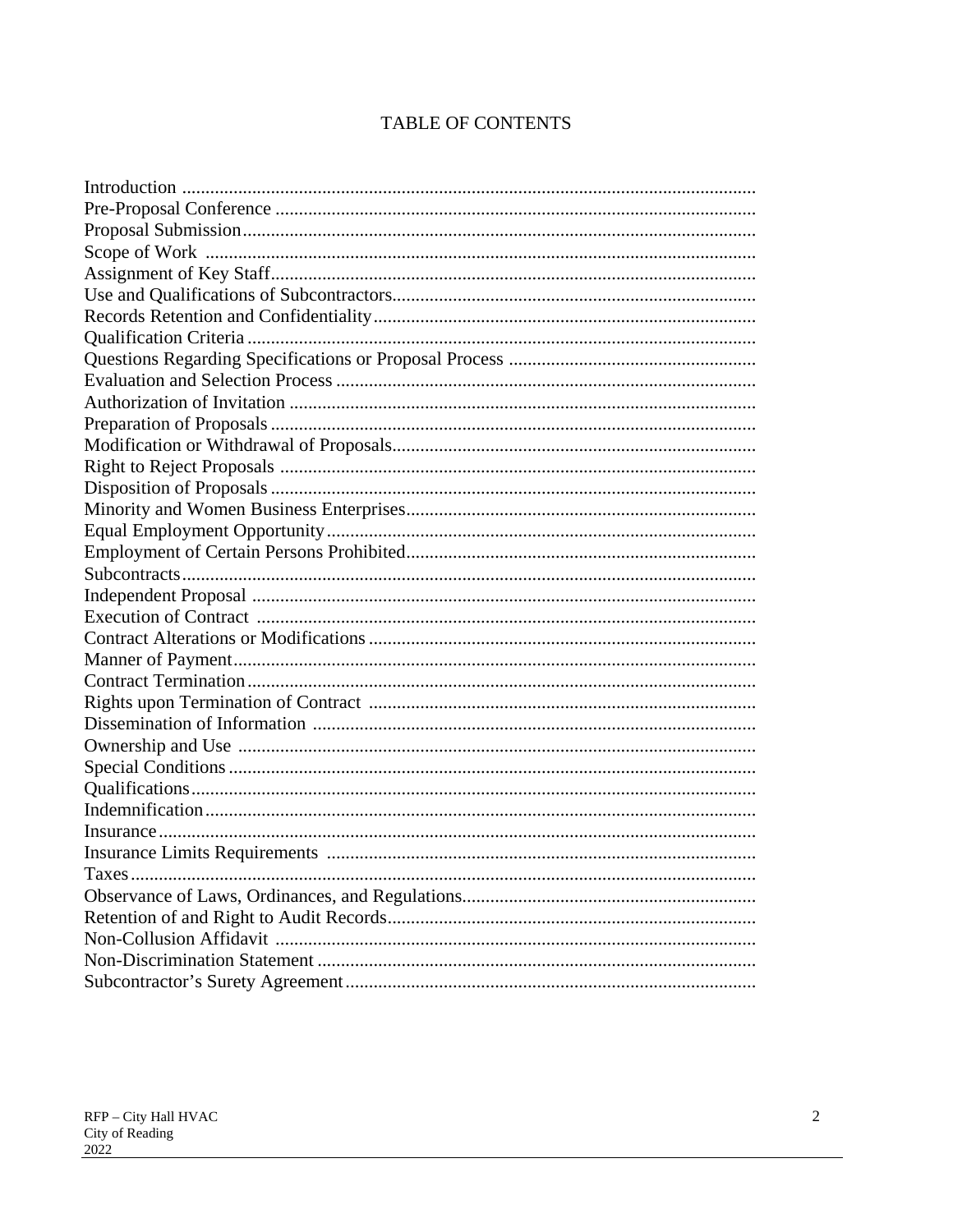# NOTICE AND INSTRUCTIONS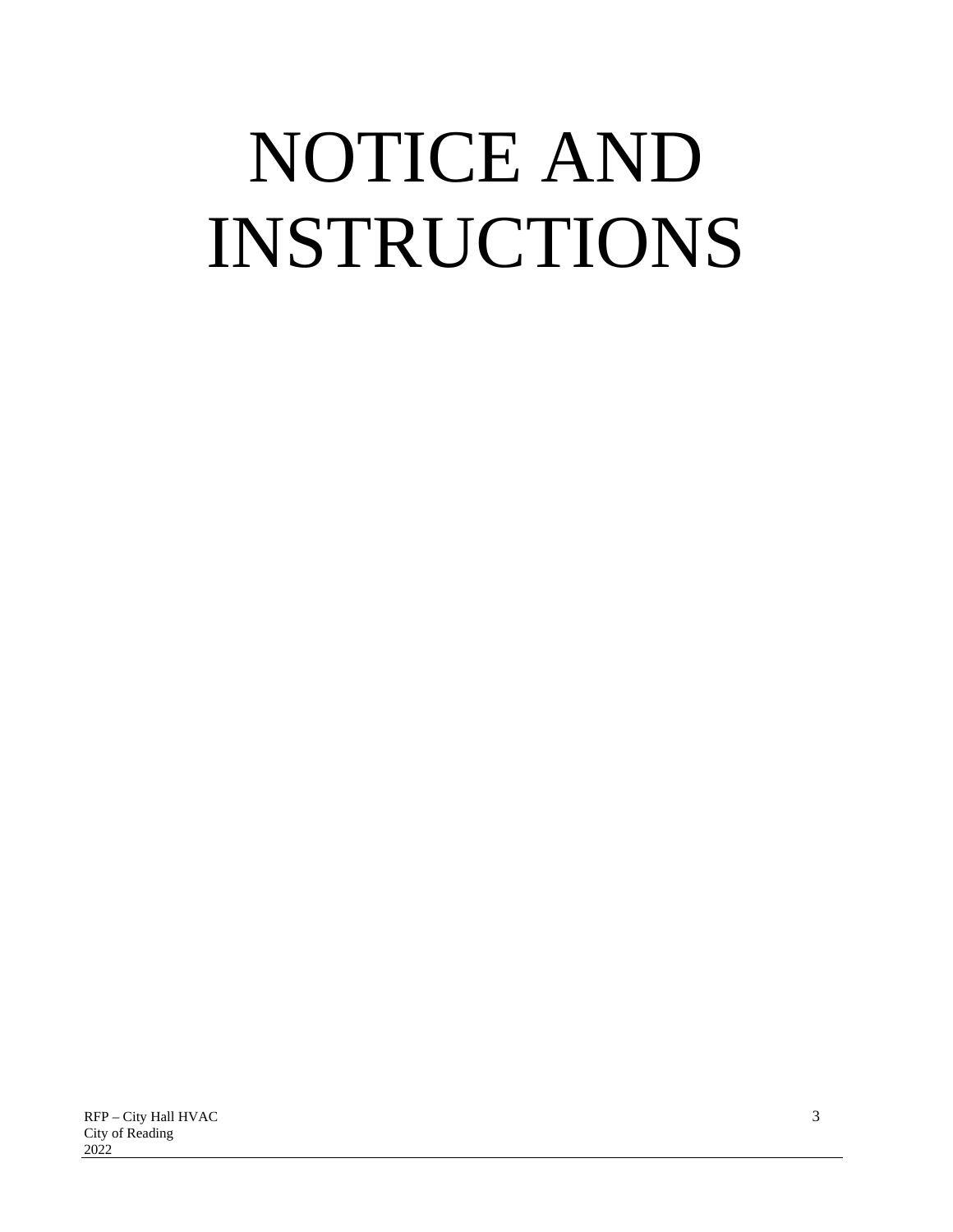#### CITY OF READING, PENNSYLVANIA

#### NOTICE TO CONTRACTORS

The City of Reading will receive proposals from qualified individuals and/or consulting firms to supply assistance to the City's Public Works Department with technical specification preparation, project/program development/implementation and general engineering for the City Hall HVAC Project. The City of Reading will receive sealed proposals via the PennBid Program (https://pennbid.procureware.com). Proposals shall be received until 3:00 p.m., prevailing time on July 27, 2022.

Proposals received via PennBid after the hour specified will not be considered.

Specifications and bid forms, upon which all bids must be submitted, can be obtained via Penn Bid at [https://pennbid.procureware.com.](https://pennbid.procureware.com/)

There will be a non-mandatory pre-proposal conference on July 11, 2022 at 1:00 pm in the Third Floor Conference Room located at City Hall, 815 Washington Street, Reading, PA 19601. Attendance is not mandatory. However, it is greatly encouraged.

The City of Reading reserves the right to accept or reject any or all bids, and to accept or reject any part of a bid that may not be in the public interest.

Tammi Reinhart Purchasing Coordinator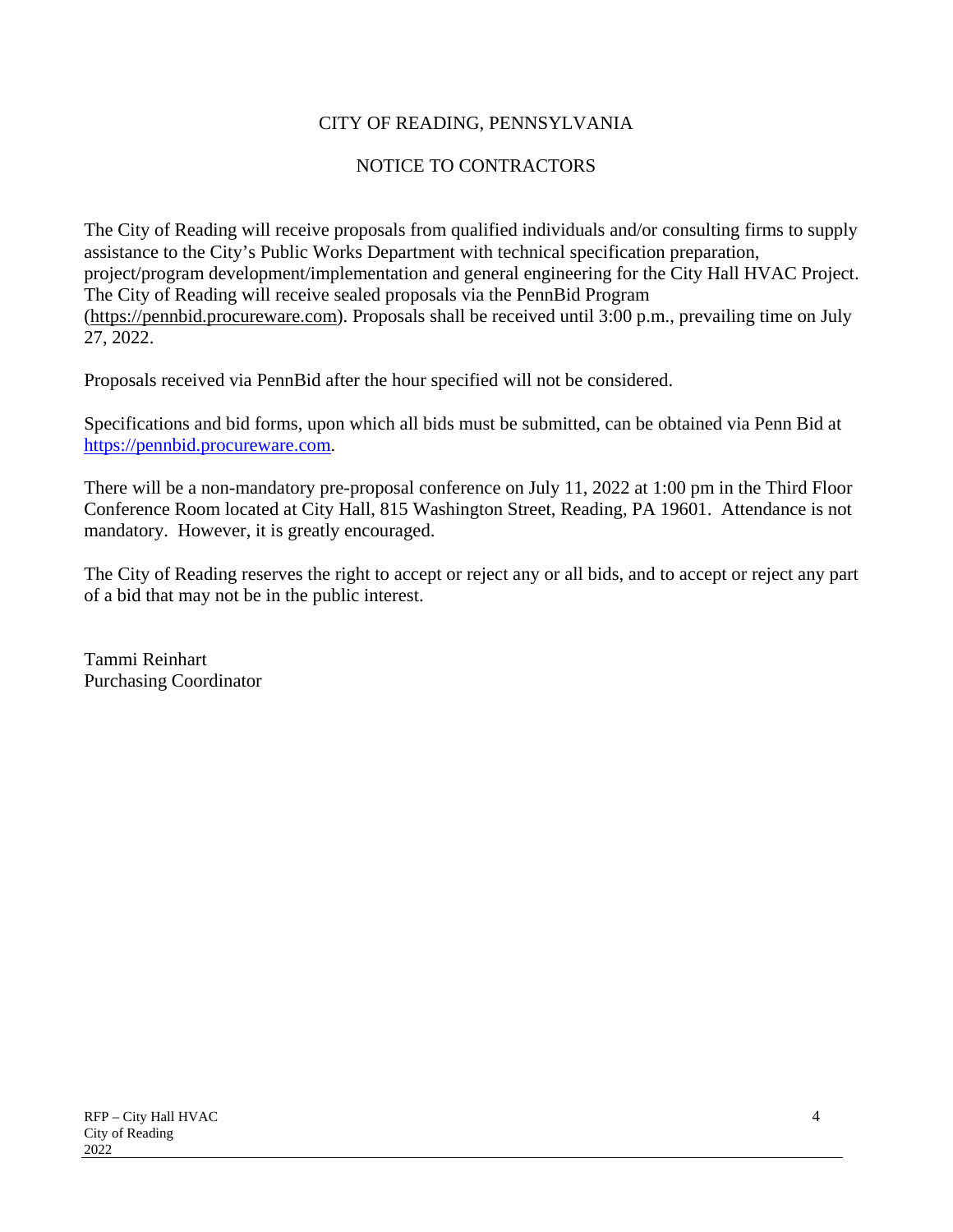#### INSTRUCTIONS TO BIDDERS

#### **PROPOSAL SUBMISSION**

Proposals shall be submitted via the PennBid Program [\(https://pennbid.procureware.com\)](https://pennbid.procureware.com/) no later than 3:00 pm, prevailing time on March 30, 2022.

Proposals received via PennBid after the hour specified will not be considered. Cost proposals and Technical proposal should be submitted separately.

#### **PROFESSIONAL SERVICES**

The City of Reading is soliciting competitive sealed proposals from qualified individuals and/or consulting firms to supply assistance to the City's Public Works Department with technical specification preparation, project/program development/implementation and general engineering for the City Hall HVAC Project. The City of Reading will receive sealed proposals via the PennBid Program (https://pennbid.procureware.com). Proposals shall be received until 3:00 p.m., prevailing time on July 27, 2022.

#### **PRE-PROPOSAL MEETING**

There will be a non-mandatory pre-proposal conference on July 11, 2022 at 1:00 p.m. in the  $3<sup>rd</sup>$  Floor Conference Room located at 815 Washington Street, 3<sup>rd</sup> floor, Reading, PA. Attendance is not mandatory. However, it is greatly encouraged.

#### **SCOPE OF SERVICES**

The City of Reading (City) is seeking proposals from qualified individuals and/or consulting firms to provide the City's Public Works Department with evaluation of the City Hall HVAC system, design engineering services, technical specification preparation, and construction management services. The evaluation will consider all aspects of the HVAC system to include:

Full review of Heat and Cooling systems Recommendation on alternative systems Design Engineering of replacement systems where necessary Zoned thermostatic control Automatic operating control- alternate heating or cooling as necessary 100% duct cleaning, replacement, or new where necessary O&M manual to include future maintenance schedule documents Energy Efficiency User Friendly Covid-19 or contagion prevention Code Compliance

**Minority and Woman Enterprise Participation and Participation by Labor Surplus Area and** 

RFP – City Hall HVAC 5 City of Reading 2022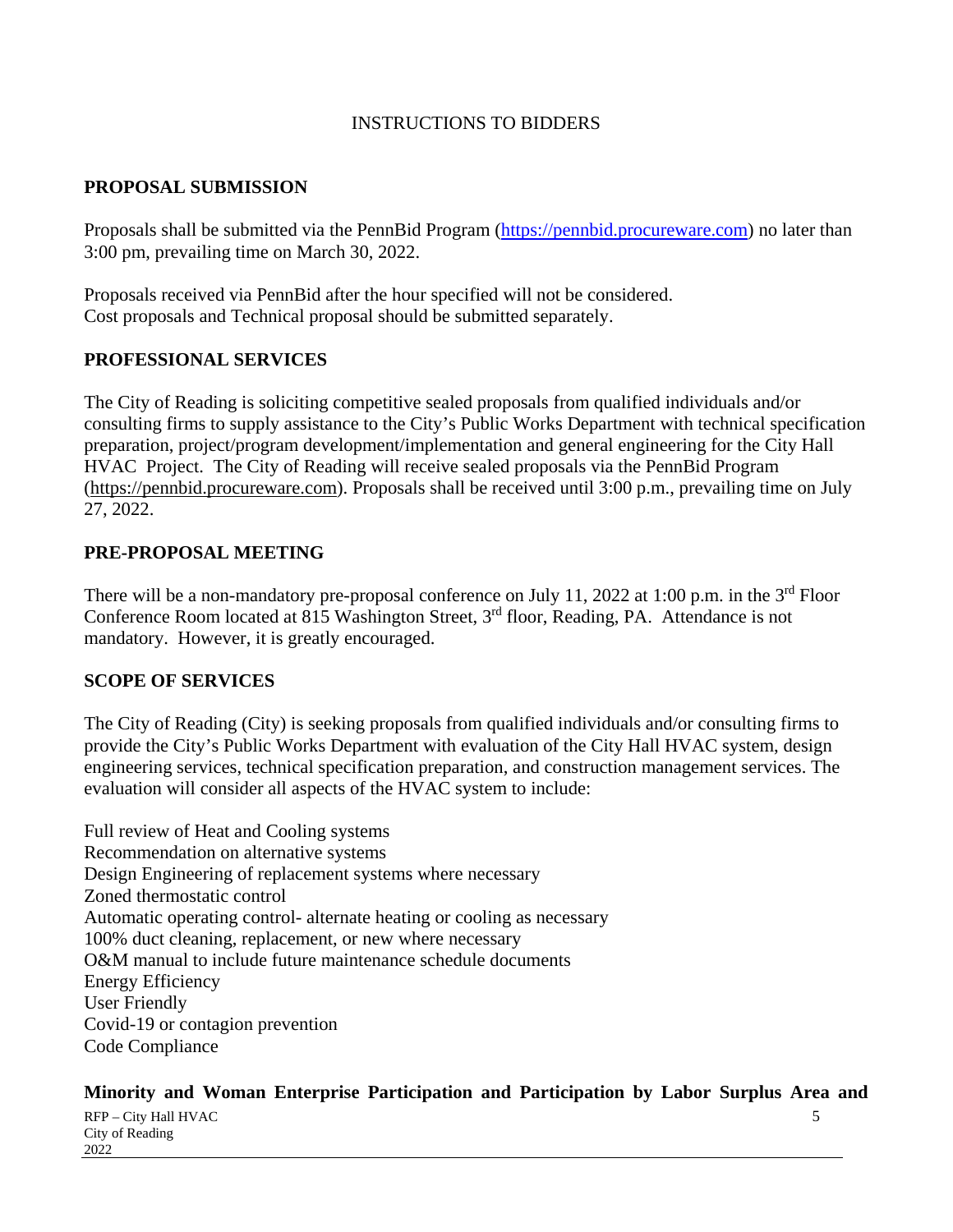#### **Section 3 Firms.**

If the individual, firm or organization qualifies under any of these four categories, the individual, firm or organization shall set forth the basis so that the City of Reading can determine which categories (s) are applicable.

# **EVALUATION OF PROPOSALS**

The City of Reading will evaluate each written proposal, determine whether oral discussions with the individuals, firms or organizations are necessary, then based on the content of the written proposal and any oral discussions, select the best qualified for the assignment and which is most advantageous to the City of Reading, price and all other factors considered.

The evaluation will be based upon the following areas:

Completeness of response to the RFP Relevant experience WBE/MBE Stability/Price Presentation

The Offeror must insure that employees and applicants for employment are not discriminated against because of their race, color, religion, sex, national origin, disability, or familial status and those requirements of Section 3 of the Housing and Urban Development Act of 1968, as amended, are met.

All successful bidders must meet the terms and conditions of:

- 24 CFR Part 85
- OMB Circular A-87
- Section 3 of the Intergovernmental Cooperation Act of 1968
- Section 109 of the Housing Act of 1974
- Title VI of the Civil Rights Act Executive Order 11246, Equal Employment Opportunity, if the Contract exceeds \$10,000.
- The Fair Housing Act, as amended.
- Any program regulations about Conflict of Interest.
- Federal Access to Records.
- Executive Order 11625 and section 504 of the Rehabilitation Act of 1973.
- The American Disabilities Act of 1990.

#### **SELECTION COMMITTEE AND PROCEDURE FOR REVIEW OF PROPOSALS**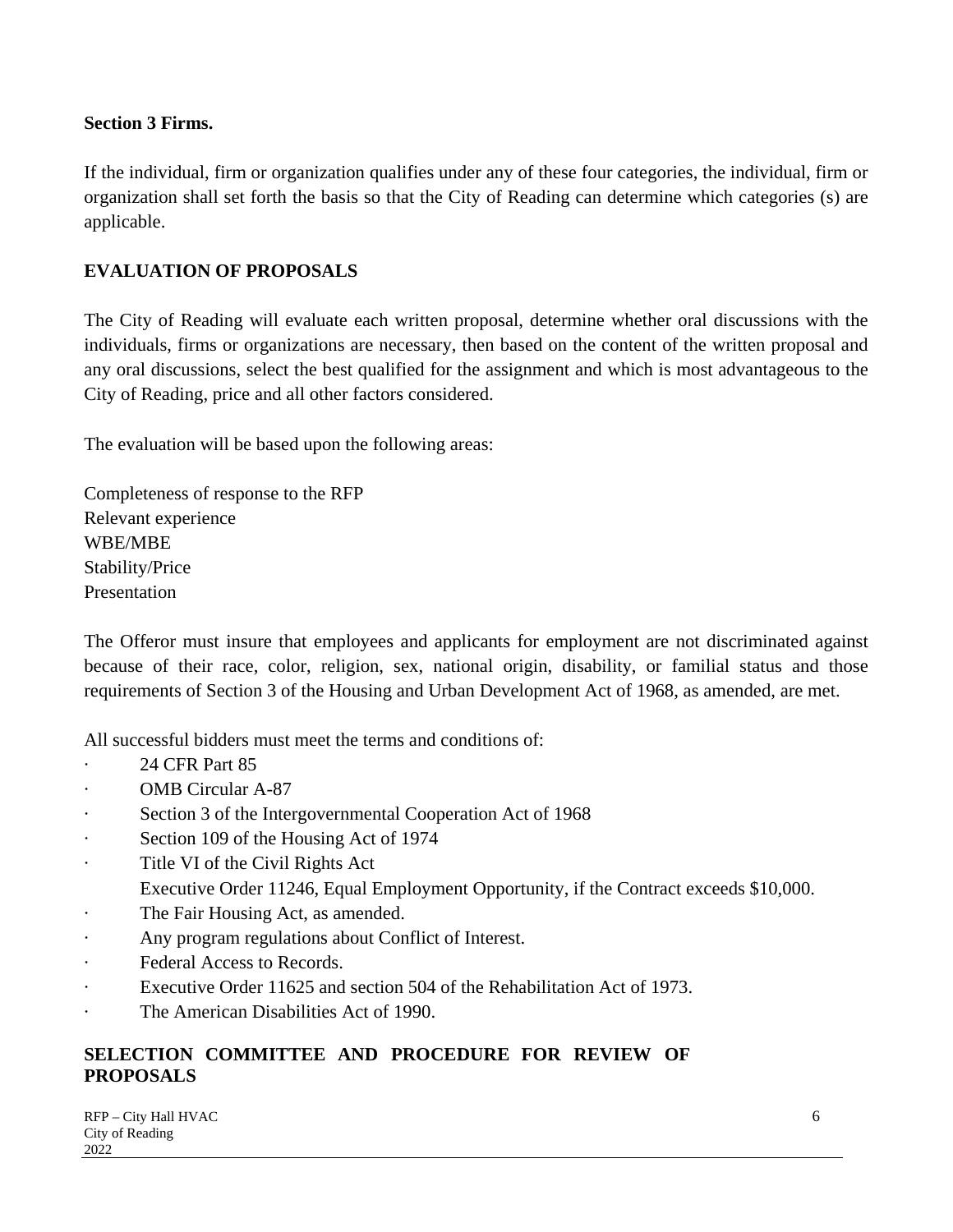A Selection Committee will be established to review and evaluate all proposals submitted in response to this Request for Proposals (RFP). The Committee shall conduct a preliminary evaluation of all proposals based on the information provided. The Committee will first review each proposal for compliance with the minimum qualifications and mandatory requirements of the RFP. Failure to comply with any mandatory requirements may disqualify a proposal.

The City reserves the right to reject any and all proposals and to waive minor irregularities. The City further reserves the right to seek new proposals when such a procedure is reasonably in the best interest of the City to do so.

#### **INSURANCE**

The Contractor, at the time of execution of the contract, shall also furnish the City with insurance certificates of adequate limits, as later indicated, to protect the City of Reading, its agents, and employees from any litigation involving Workers' Compensation, Public Liability and Property Damage, involved in the work. All subcontractors must also furnish copies of their liability insurance and Workers' Compensation Insurance certificates to the City. The City will allow no subcontractor to perform any work under this contract unless such certificates are submitted to and approved by the City beforehand.

# **CONTRACTOR'S LIABILITY INSURANCE**

The status of the Contractor in the work to be performed by the Contractor is that of any independent Contractor and as such, he shall properly safeguard against any and all injury or damage to the public, to public and private property, materials and things, and as such he alone shall be responsible for any and all damage, loss or injury to persons or property that may arise, or be incurred, in or during the conduct or progress of said work without regard to whether or not the Contractor, his sub-contractors, agents, or employees have been negligent, and the Contractor shall keep the City free and discharged of and from any and all responsibility and liability therefore of any sort or kind. The Contractor shall assume all responsibility for risks or casualties of every description, for any or all damage, loss or injury to persons or property arising out of the nature of the work from the action of the elements, or from any unforeseen or unusual difficulty. The Contractor shall assume and be liable for all blame and loss of whatsoever nature by reason of neglect or violation of any Federal, State, County or Local laws, regulations, or ordinances; the Contractor shall indemnify and save harmless the City from all suits or actions of law of any kind whatsoever in connection with this work and shall if required by the City, produce evidence of settlement of any such action before final payment shall be made by the City. Contractor's Liability Insurance Certificate shall include the save harmless clause and shall be filed with the City.

The Contractor shall maintain such insurance as will protect him from claims under worker's compensation acts and from claims for damages because of bodily injury, including death, and property damage, which may arise from and during operations under this Contract, whether such operations be by himself, by any subcontractor or anyone directly or indirectly employed by either of them. Contractor's liability insurance shall be in the names of the Contractor and the City, as their respective interests may appear. Certificates of such insurance shall be filed with the City Risk and Safety Manager.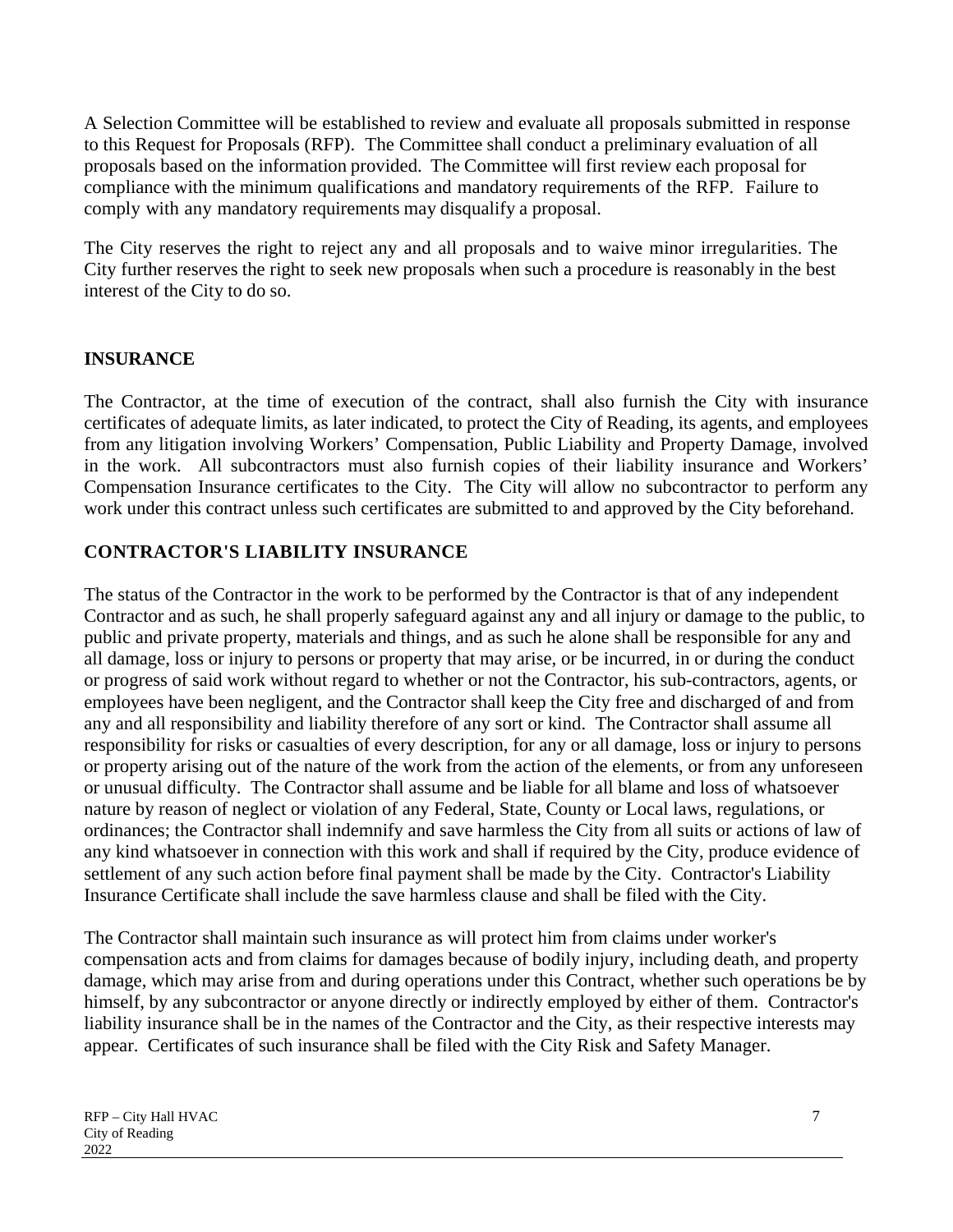The minimum amount of liability insurance to be maintained by the Contractor during the life of the contract shall be as follows:

**Comprehensive General Liability** – for bodily injury and property damage – including any liability normally covered by a general liability policy with limits of not less than \$1,000,000 per occurrence and \$2,000,000 in the annual aggregate.

**Business Automobile Liability** – For owned, non-owned, leased and hired vehicles with a combined single limit of not less than \$1,000,000 for bodily injury and property damage.

**Worker's Compensation** – Statutory limits in each state in which Service Provider is required to provide Worker's Compensation coverage including "All States" and "Voluntary Compensation" endorsement, and a Waiver of Subrogation endorsement in favor of the County.

Prior to commencement of performance of this Agreement, Contractor shall furnish to the City a certificate of insurance evidencing all required coverage in at least the limits required herein, **naming the City of Reading, its elected officials, agents, and employees as additional insureds under the Comprehensive General Liability coverage**, and providing that no policies may be modified or cancelled without thirty (30) days advance written notice to the City. Such certificate shall be issued to*: City of Reading, 815 Washington Street, Reading, PA 19601.* All policies shall be in effect with companies holding an A.M. Best rating of "A-" or better and shall be licensed to do business in the Commonwealth of Pennsylvania. Such companies shall also be acceptable to the City.

Please forward a certificate of insurance verifying these insurance requirements.

Liability insurance shall include automobile coverage, including "hired automobiles and non-ownership automobiles."

Liability insurance shall include the hazard of collapse, damage to underground utilities, underground blasting, and excavation. Prior to any blasting which may be required, blasting insurance shall be obtained by the Contractor in an amount satisfactory to the City Engineer.

Liability insurance shall include the hazard of building collapse and of damage to adjoining properties and/or to individuals located within or adjacent to each project site.

All subcontractors performing work under this contract must furnish to the City a copy of their Certificate of Insurance for Workers' Compensation and liability for bodily injury and property damage.

# **EQUAL EMPLOYMENT OPPORTUNITY**

During the performance of this Contract, the Contractor agrees as follows:

The Contractor will not discriminate against any employees or applicant for employment because of race, color, religion, sex, or national origin. The Contractor will take affirmative action to ensure that applicants are employed, and that employees are treated during employment, without regard to race, color, religion, sex, or national origin. Such action shall include, but not be limited to, the following: employment,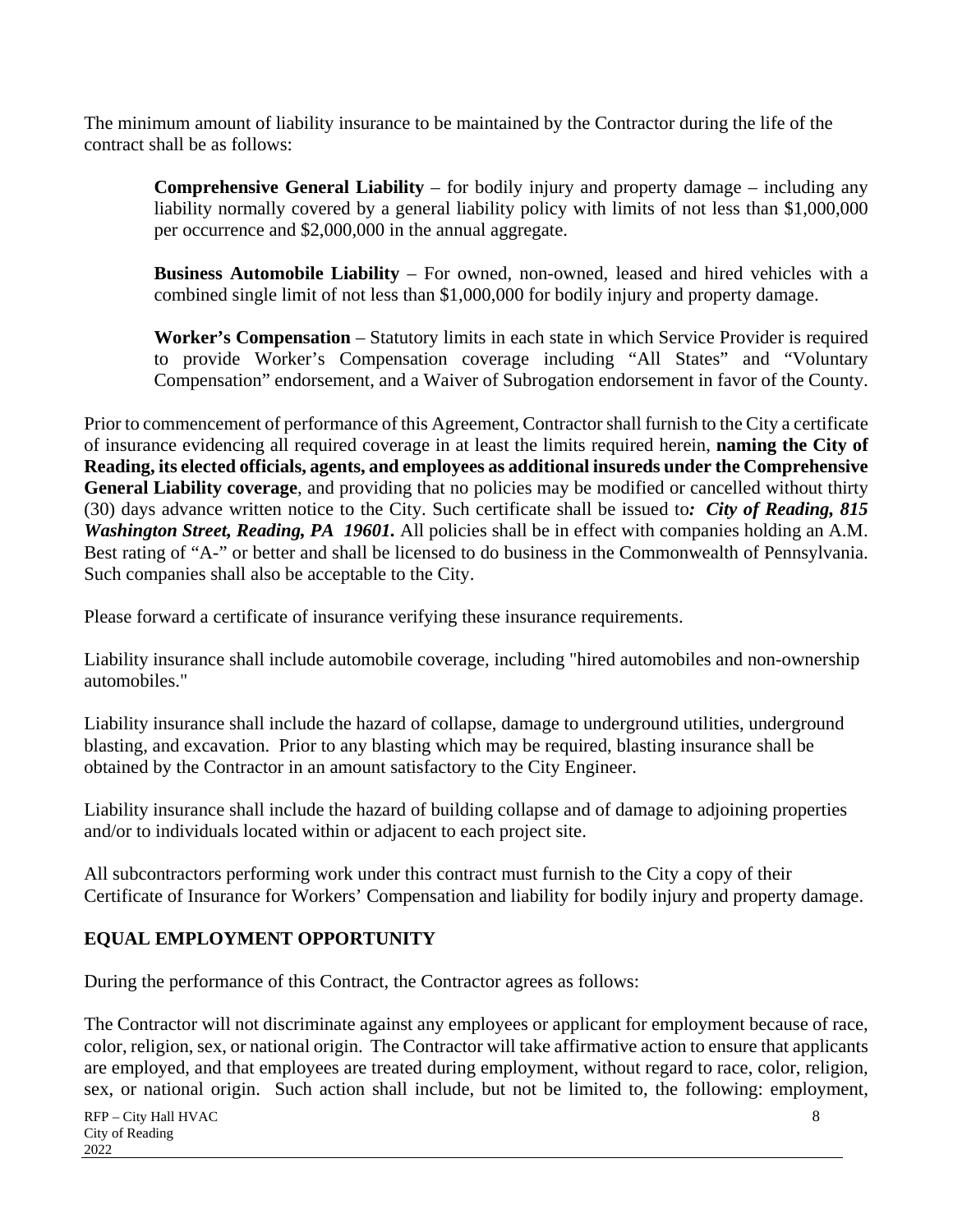upgrading, demotion, or transfer; recruitment or recruitment advertising; layoff or termination; rates of pay or other forms of compensation; and selection for training, including apprenticeship. The Contractor agrees to post in conspicuous places, available to employees and applicants for employment, notices that may be provided by the City setting forth the provisions of this nondiscrimination clause.

The Contractor will, in all solicitations or advertisements for employees placed by or on behalf of the Contractor, state that all qualified applicants will receive consideration for employment without regard to race, color, religion, sex, or national origin.

The Contractor will send to each labor union or representative of workers with which the Contractor has a collective bargaining agreement or other contract or understanding, a notice advising the labor union or workers' representatives of the Contractor, commitments under this Section and shall post copies of the notice in conspicuous places available to employees and applicants for employment.

In the event of the Contractor's noncompliance with the non-discrimination clauses of this Contract or with any of the said rules, regulations, or orders, this Contract may be cancelled, terminated, or suspended in whole or in part and the Contractor may be declared ineligible for further City contracts.

The Contractor will include the provisions of these paragraphs in every subcontract or purchase order unless exempted.

# **EMPLOYMENT OF CERTAIN PERSONS PROHIBITED**

No person who, at the time, is serving sentence in a penal or correctional institution shall be employed on the work covered by this Contract.

# **SUPERVISION OF WORKERS**

The Contractor shall provide qualified supervision of each crew at all times while working under this contract. Each supervisor shall be authorized by the Contractor to accept and act upon all directives issued by the City. Failure for the supervisor to act on said directives shall be sufficient cause to give notice that the Contractor is in default of the contract unless such directives would create potential personal injury or safety hazards.

This contract will be under the direct supervision of the City or its authorized representatives. Any alterations or modifications of the work performed under this contract shall be made only by written agreement between the Contractor and the City authorized representatives and shall be made prior to commencement of the altered or modified work. No claims for extra work or materials shall be allowed unless covered by written agreement.

# **SUBCONTRACTS**

The Contractor will not be allowed to subcontract work under this contract unless the City grants written approval. The Subcontractor, as approved, shall be bound by the conditions of the contract between the City and the Contractor. The authorization of a Subcontractor is to perform in accordance with all terms of the contract and specifications. All required notices, work orders, directives, and requests for emergency services will be directed to the Contractor. All directions given to the Subcontractor in the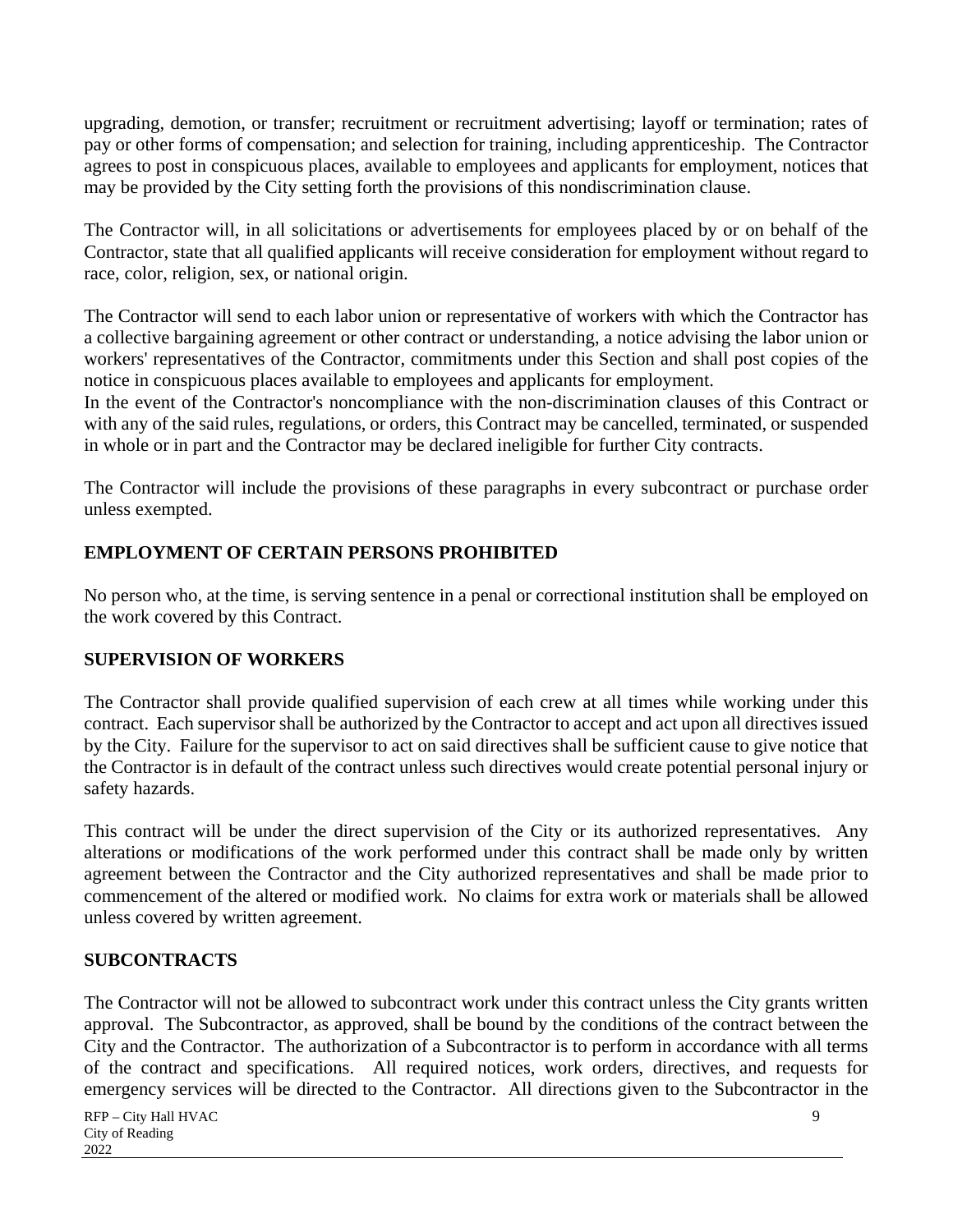field shall bind the Contractor as if the notice had been given directly to the Contractor.

# **QUALITY**

Where the specification asks for a certain article or "Approved Equal" and the bidder intends to furnish an article which the bidder considers equal to the one named, the bidder must specify in the bid the name and grade of said article. All disputes concerning grade and quality of materials or work shall be determined by a person duly authorized by the Director of Public Works.

# **BUSINESS PRIVILEGE TAX**

The City of Reading imposes a Business Privilege License, at \$55.00 per calendar year. In addition, a Business Privilege Tax is imposed at the rate of 2¼ mills upon the gross receipts attributable to business conducted within the City of Reading.

#### **PERMITS/LICENSES**

The Contractor shall, at his/her expense, pay all fees and procure all necessary licenses and permits needed to conduct the work required under the terms of this contract. The Contractor shall give any and all necessary formal notices required in conjunction with the lawful prosecution of the work of this contract.

# **BASIS OF PAYMENT**

All prices to be quoted F.O.B. Reading, PA destination. The City of Reading is tax exempt.

# **OBSERVANCE OF LAWS, ORDINANCES AND REGULATIONS**

The Contractor at all times during the term of this contract shall observe and abide by all Federal, State, and Local laws which in any way affect the conduct of the work and shall comply with all decrees and orders of courts of competent jurisdiction. The Contractor shall comply fully and completely with any and all applicable State and Federal statutes, rules and regulations as they relate to hiring, wages and any other applicable conditions of employment.

# **QUESTIONS REGARDING SPECIFICATIONS ON PROPOSAL PROCESS**

To ensure fair consideration for all proposers, the City prohibits communication to or with any department director, division manager or employee during the submission process with the exception of those questions relative to interpretation of specifications or the proposal process. No interpretations of the meaning of the Bid documents will be made to any bidder orally.

Every request for such interpretation shall be submitted via the "Questions" tab within PennBid to be given consideration must be sent in prior to 2:00 p.m. on July 18, 2022.

Any and all such interpretation will be in the form of an Addendum to the Contract Documents and will be issued via PennBid to all prospective proposers no later than July 22, 2022.

RFP – City Hall HVAC 10 City of Reading 2022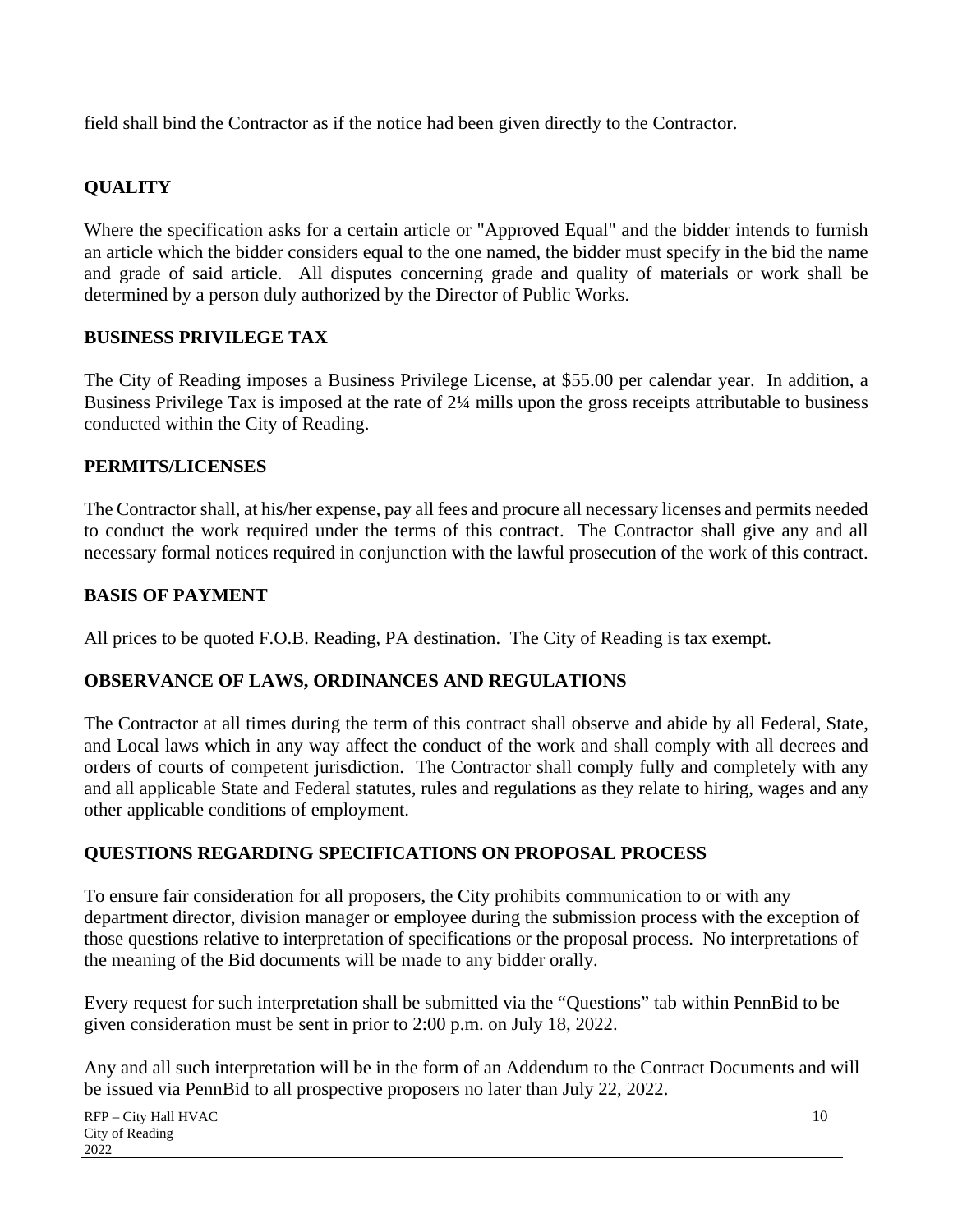Additionally, the city prohibits communications initiated by a proposer to any City Official or employee evaluating or considering the proposals prior to the time an award decision has been made. Any communication between proposer and the City will be initiated by the appropriate City Official or employee in order to obtain information or clarification needed to develop a proper, accurate evaluation of the proposal. Such communications initiated by a proposer may be grounds for disqualifying the offending proposer from consideration for award of the proposal and/or any future proposal.

#### **WITHDRAWAL OF PROPOSALS/BIDS**

After a bid has been opened, it may not be withdrawn except as provided by Act of January 23, 1974, P.L. 9 No. 4 as same may be amended.

No bids may be withdrawn for a period of ninety (90) days following the formal opening and receipt of bids by the City of Reading.

#### **BID REJECTION**

The City of Reading reserves the right to reject any or all bids and to accept or reject any part of any bid. It also reserves the right to waive any technical defects or minor irregularities, which in its discretion, is determined to be in the best interest of the City.

#### **EXECUTION OF CONTRACT**

The successful Bidder shall, within ten (10) calendar days after mailing of contract documents by the City to the Principal, enter into contract with the City on form as included within the bidding documents for the appropriate bonds, indemnities and insurances required hereunder.

The contract, when executed, shall be deemed to include the entire agreement between the parties; the Contractor shall not base any claim for modification of the contract upon any prior representation or promise made by the representatives or the City, or other persons.

All attachments are considered as part of this document.

#### **METHOD OF PAYMENT**

Payments shall be based on an invoice submitted by the General Contractor or approved representative (Construction Manager). The City shall have the right to withhold disbursement funds if in the City's opinion the construction work for which payment has been requested is of poor workmanship, contrary to any applicable codes and contract specifications, is in violation of appropriate paperwork requirements that are not up to date and approved for this billing period, General Contractor fails to comply with this Agreement, or for other conditions or circumstances which the City deems not to be in the best interest of the public.

Ten percent (10%) of each General Contractor invoice request shall be retained by the City on this contract until it is completed up to City codes and contract specifications and approved by a City Official or person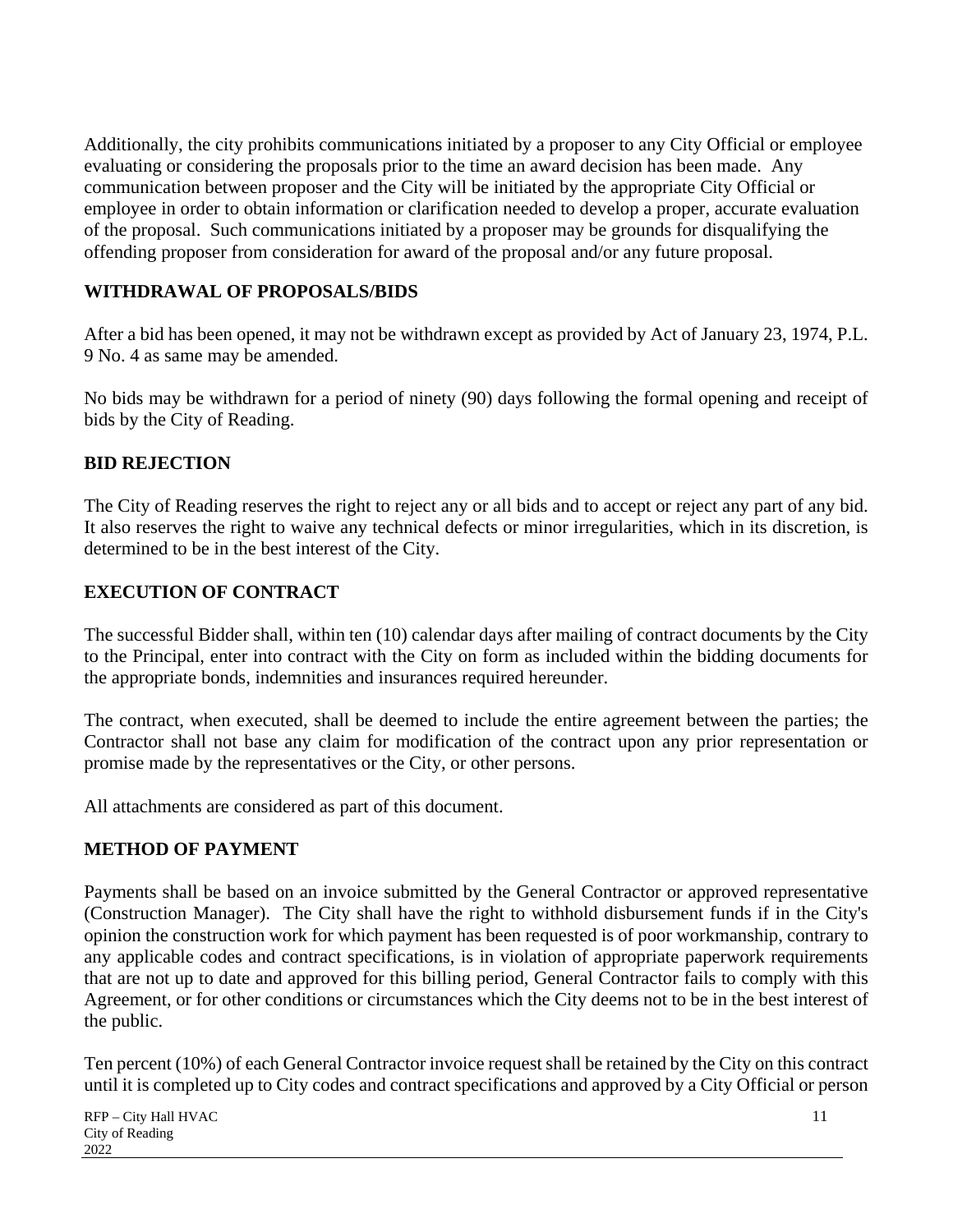representing a City Official (Architect or Engineer).

# **ACCESS TO ACCOUNTING RECORDS**

The contractor shall certify that all materials, equipment and labor charged to the City are accounted for and shall keep such full and detailed accounts as may be necessary for proper financial management under this Agreement. The City or its representative shall be afforded access to all the Contractor's records, books, correspondence, instructions, drawings, receipts, vouchers, memoranda, and similar data relating to this contract, and the Contractor shall preserve all such records for a period of three (3) years, or for such longer period as may be required by law, after the final payment.

# **ASSIGNMENT OF REFUND RIGHTS**

The City is not subject to federal, state or local sales or use tax or federal excise tax. Contractor hereby assigns to City all of its rights, title, and interest in any sales or use tax which may be refunded as a result or the purchase of any materials purchased in connection with the contract and contractor, unless directed by City, shall not file a claim for any sales or use tax refund subject to this assignment. Contractor authorizes City, in its own name or the name of contractor, to file a claim for a refund of any sales or use tax subject to this assignment.

# **CONTRACTS WITH SUBCONTRACTORS**

The Contractor agrees to include the above references paragraphs in any contracts with subcontractors.

# **NOTICE TO PROCEED**

The Contractor shall begin work on the job site within ten (10) days after receiving Notice to Proceed from the City.

# **DISCONTINUANCE OF WORK**

The Contractor upon receipt of either written or oral notice to discontinue such practice shall immediately discontinue any practice obviously hazardous as determined by the City.

# **CONTRACT TERMINATION**

The City shall have the right to terminate a contract or a part thereof before the work is completed in the event:

- 1. Previous unknown circumstances arise making it desirable in the public interest to void the contract.
- 2. The contractor is not adequately complying with the specifications.
- 3. The contractor refuses, neglects, or fails to supply properly trained or skilled supervisory personal and/or workers or proper equipment.

RFP – City Hall HVAC 12 City of Reading 2022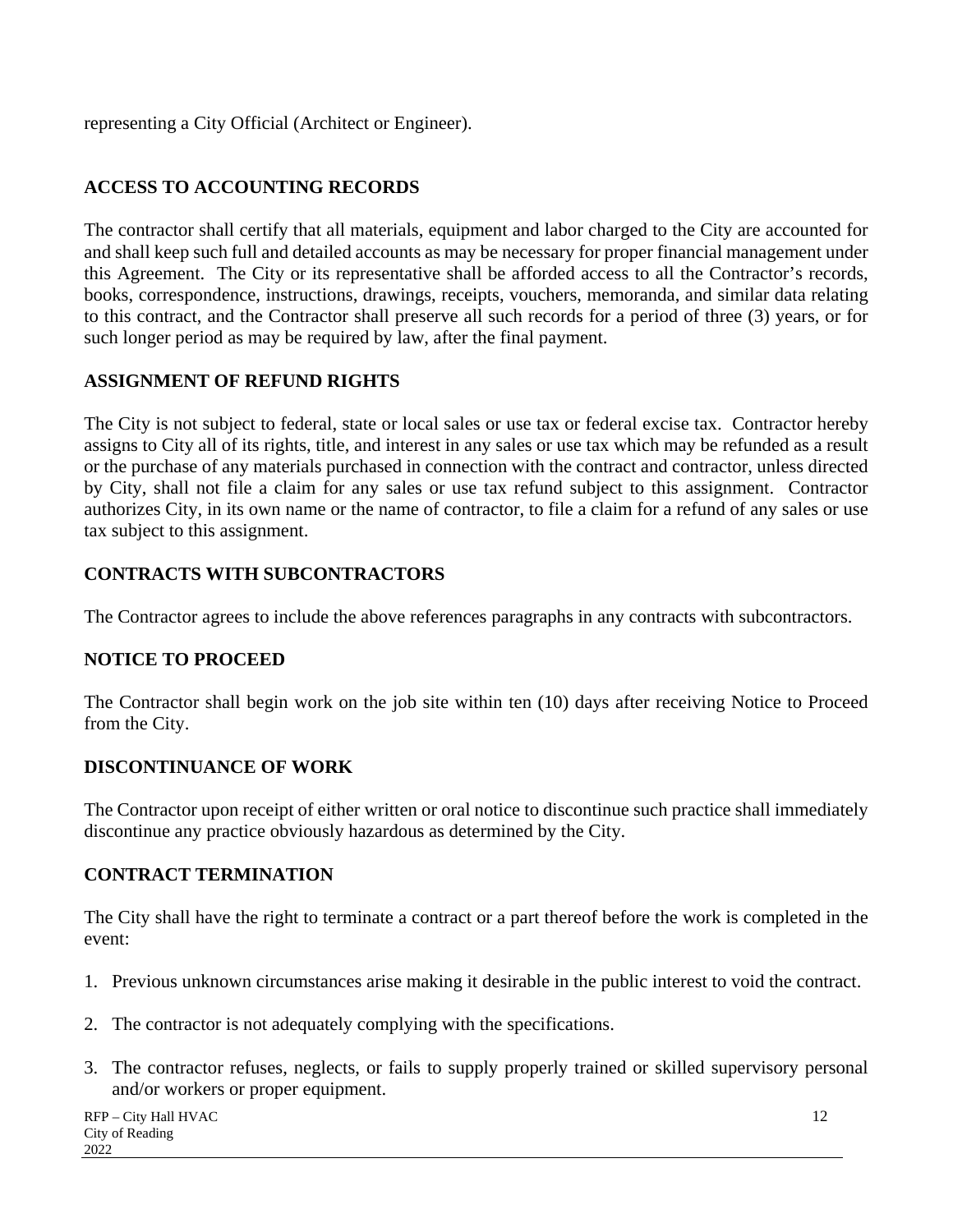- 4. The contractor in the judgment of the City is unnecessarily or willfully delaying the performance and completion of the work.
- 5. The contractor refuses to proceed with work when and as directed by the City.
- 6. The contractor abandons the work.

Contractors who have questions concerning various aspects of this Contract should contact the following persons: Tammi Reinhart, Purchasing Coordinator at Tammi.Reinhart@readingpa.gov.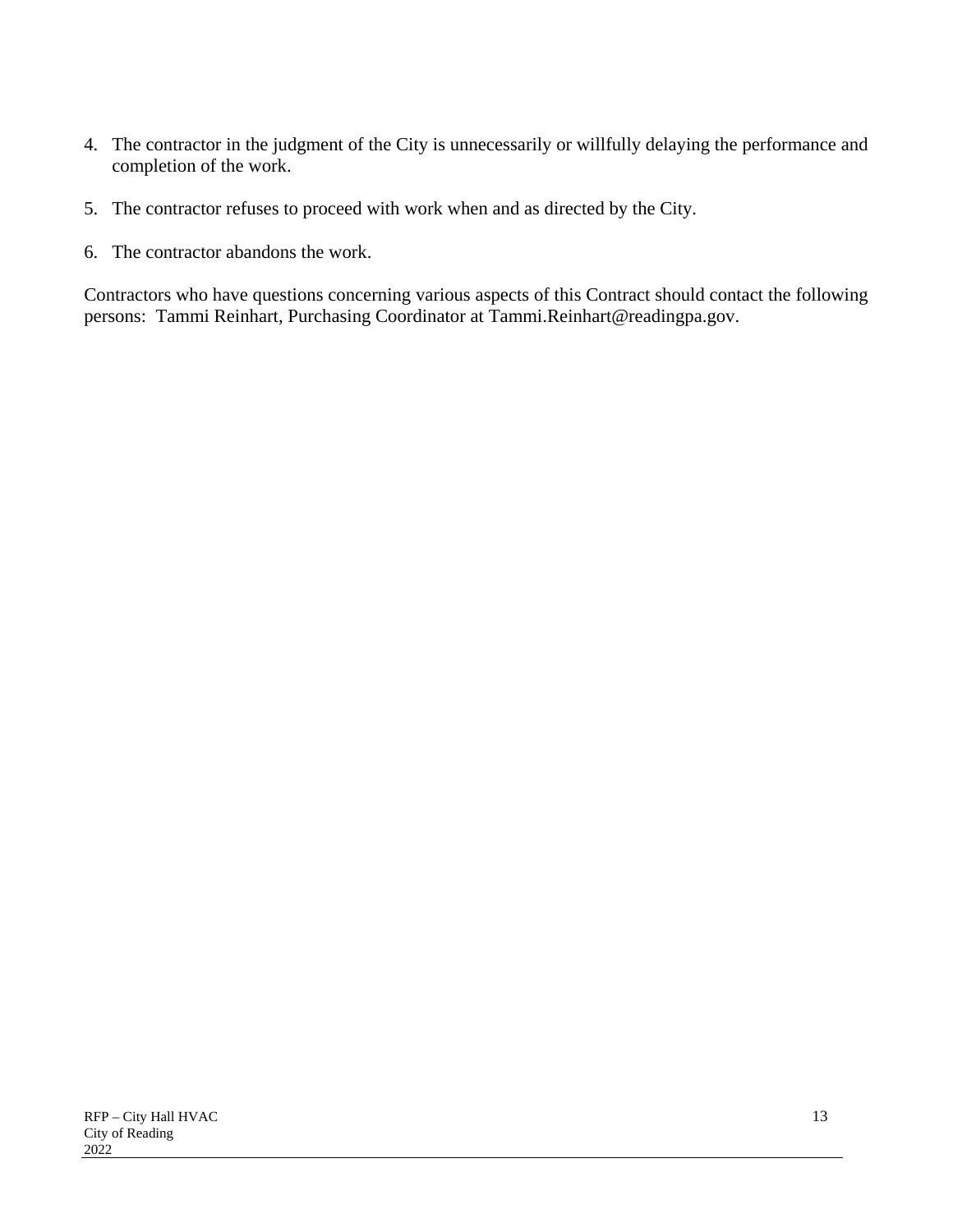#### NON-COLLUSION AFFIDAVIT

#### INSTRUCTIONS FOR NON-COLLUSION AFFIDAVIT

This Non-Collusion Affidavit is material to any contract pursuant to this bid. According to the Pennsylvania Antibid-Rigging Act, 73 P.S. 1611 et seq., governmental agencies may require Non-Collusion Affidavits to be submitted together with bids.

This Non-Collusion affidavit must be executed by the member, officer, or employee of the bidder who is authorized to legally bind the bidder.

Bid rigging and other efforts to restrain competition, and the making of false sworn statements in connection with the submission of bids are unlawful and may be subject to criminal prosecution. The person who signs the Affidavit should examine it carefully before signing and assure himself or herself that each statement is true and accurate, making diligent inquiry, as necessary, of all other persons employed by or associated with the bidder with responsibilities for the preparation, approval, or submission of the bid.

In the case of a bid submitted by a joint venture, each party to the venture must be identified in the bid documents, and an Affidavit must be submitted separately on behalf of each party.

The term "complementary bid" as used in the Affidavit has the meaning commonly associated with that term in the bidding process, and includes the knowing submission of bids higher than the bid of another firm, any intentionally high or noncompetitive bid, and any form of bid submitted for the purpose of giving a false appearance of competition.

Failure to file an Affidavit in compliance with these instructions will result in disqualification of the bid.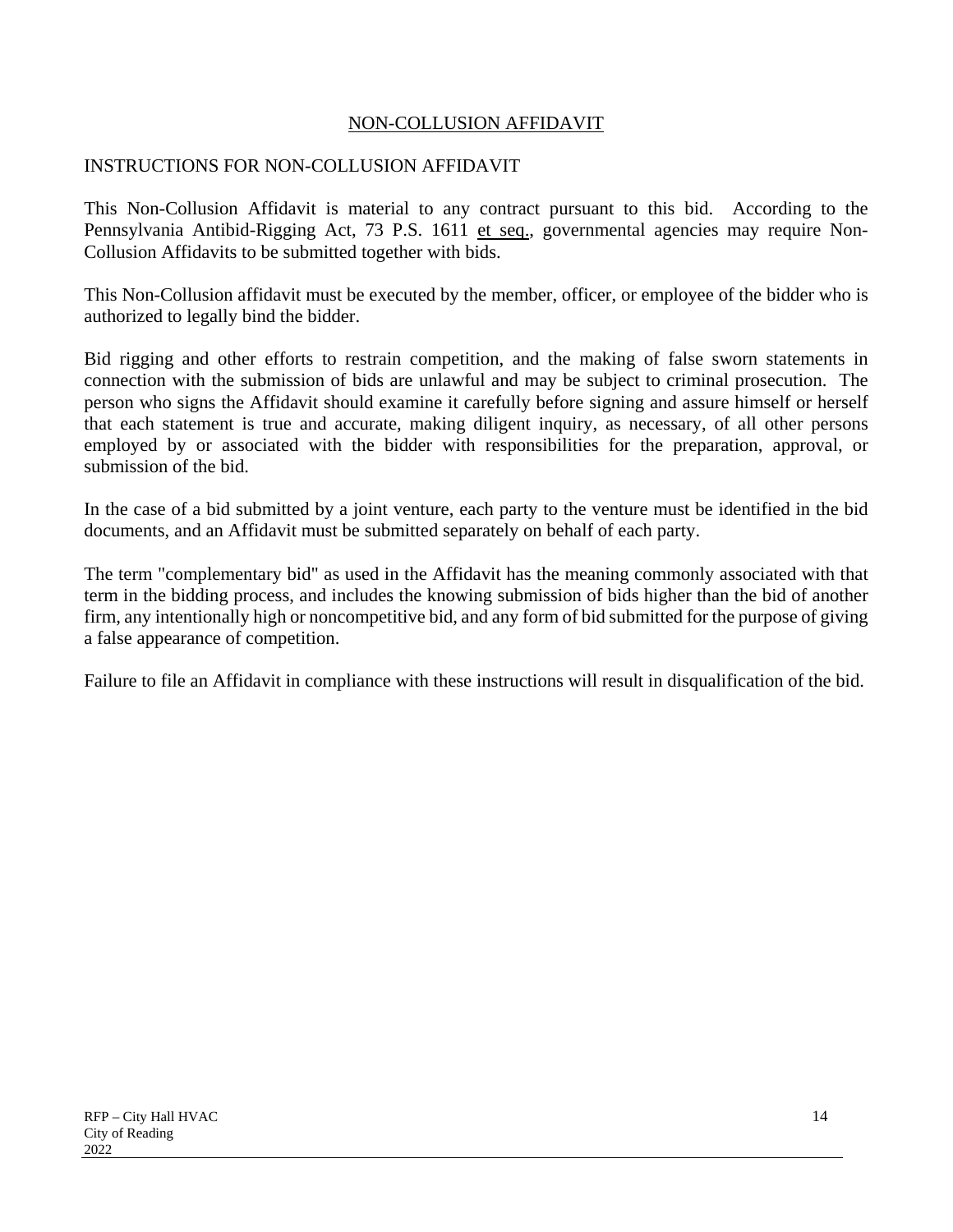#### NON-COLLUSION AFFIDAVIT OF PRIME BIDDER

|           | County of $\frac{1}{\sqrt{1-\frac{1}{2}}}\left\vert \frac{1}{\sqrt{1-\frac{1}{2}}}\right\vert$ |
|-----------|------------------------------------------------------------------------------------------------|
|           | being first duly sworn, deposes and says that:                                                 |
| He/She is |                                                                                                |
|           | (Owner, Partner, Officer, Representative or Agent)                                             |
|           |                                                                                                |
| or Bids;  |                                                                                                |

He/She is fully informed respecting the preparation and contents of the attached Bid and of all pertinent circumstances respecting such Bid;

Such Bid is genuine and is not a collusive or sham Bid;

Neither the said Bidder nor any of its officers; partners, owners, agents, representatives, employees or parties in interest, including this affidavit, has in any way colluded, conspired, connived or agreed, directly or indirectly, with any other Bidder, firm or person to submit a collusive or sham Bid in connection with the Contract for which the attached Bid has been submitted or to refrain from bidding in connection with such Contract, or has in any manner, directly or indirectly, sought by agreement or collusion or communication of conference with any other Bidder, firm or person to fix the price or prices in the attached Bid or of any other Bidder, or to fix any overheld, profit or cost element of the Bid price or the Bid price of any other Bidder, or to secure through any collusion, conspiracy, connivance or unlawful agreement any advantage against the City of Reading or any person interested in the proposed Contract;

The price or prices quoted in the attached Bid are fair and proper and are not tainted by any collusion, conspiracy, connivance or unlawful agreement on the part of the Bidder or any of its agents, representatives, owners, employees, or parties in interest, including this affidavit; and,

Neither the said Bidder nor any of its officers, partners, owners, agents or parties in interest, have any interest, present or prospective, that can be reasonably construed to result in a conflict of interest between them and the City of Reading, which the Bidder will be required to perform.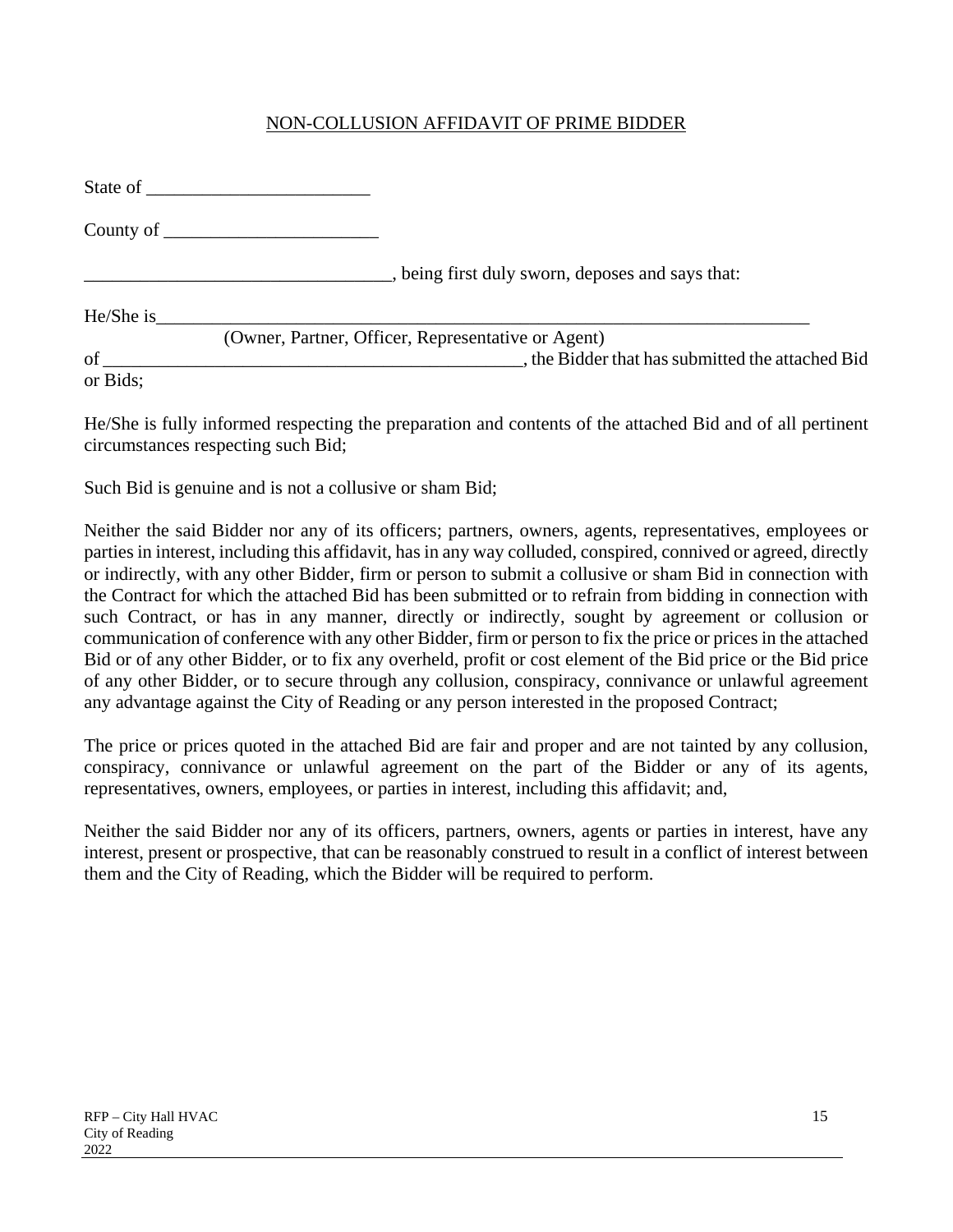I state that \_\_\_\_\_\_\_\_\_\_\_\_\_\_\_\_\_\_\_\_\_\_\_\_\_\_\_\_\_ understands

(Name of Firm)

and acknowledges that the above representations are material and important, and will be relied on by the City of Reading in awarding the contract(s) for which this bid is submitted. I understand and my firm understands that any misstatement in this affidavit is and shall be treated as fraudulent concealment from the City of Reading of the true facts relating to the submission of bids for this contract.

\_\_\_\_\_\_\_\_\_\_\_\_\_\_\_\_\_\_\_\_\_\_\_\_\_\_\_\_\_\_\_\_\_ (Name and Company Position)

SWORN TO AND SUBSCRIBED BEFORE ME THIS DAY OF \_\_\_\_\_\_\_\_, 20\_\_\_\_

\_\_\_\_\_\_\_\_\_\_\_\_\_\_\_\_\_\_\_\_\_\_\_\_\_ My Commission Expires

Notary Public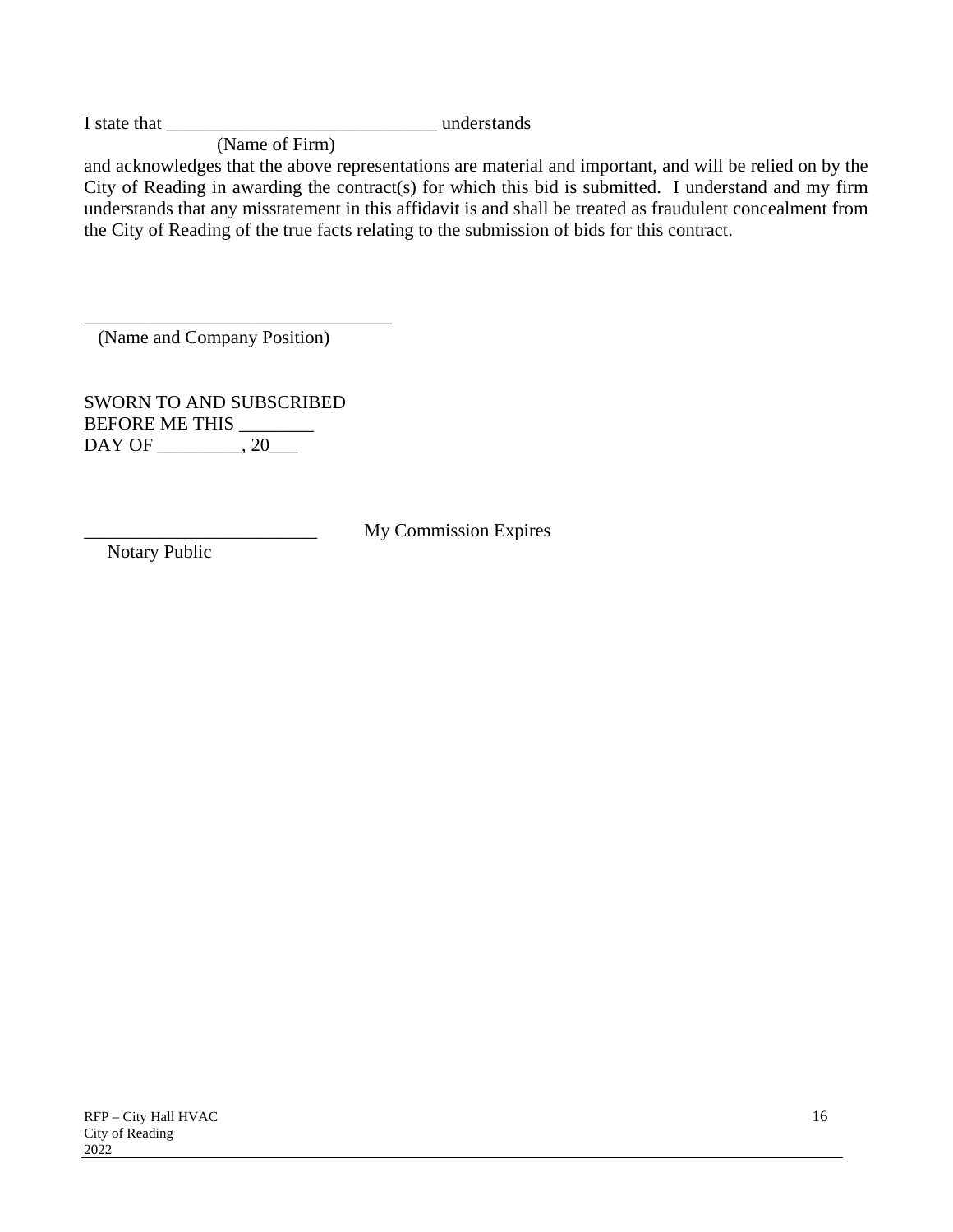#### STATEMENT OF BIDDER'S QUALIFICATIONS

All questions must be answered and the data given must be clear and comprehensive. This statement must be notarized. If necessary, questions may be answered on separate attached sheets. The Bidder may submit any additional information he desires.

| How many years have you been engaged in the contracting business under your present                                                                                  |
|----------------------------------------------------------------------------------------------------------------------------------------------------------------------|
| Contracts on hand: (Schedule these on an attached sheet, showing amount of each<br>contract and the appropriate anticipated dates of completion.)                    |
| Have you ever failed to complete any work awarded to you? If so, where and why?                                                                                      |
| Have you ever defaulted on a contract ?_______________. If so, where and why?                                                                                        |
| ,我们也不能在这里的时候,我们也不能在这里的时候,我们也不能会在这里的时候,我们也不能会在这里的时候,我们也不能会在这里的时候,我们也不能会在这里的时候,我们也不                                                                                    |
| List the more important projects recently completed by your company on an attached sheet, stating<br>the approximate cost of each, and the month and year completed. |

- 10. List your major equipment available for this contract.
- 11. Describe experience in construction work similar in importance to this project on an attached sheet.

\_\_\_\_\_\_\_\_\_\_\_\_\_\_\_\_\_\_\_\_\_\_\_\_\_\_\_\_\_\_\_\_\_\_\_\_\_\_\_\_\_\_\_\_\_\_\_\_\_\_\_\_\_\_\_\_\_\_\_\_\_\_\_\_\_\_\_\_\_\_\_

\_\_\_\_\_\_\_\_\_\_\_\_\_\_\_\_\_\_\_\_\_\_\_\_\_\_\_\_\_\_\_\_\_\_\_\_\_\_\_\_\_\_\_\_\_\_\_\_\_\_\_\_\_\_\_\_\_\_\_\_\_\_\_\_\_\_\_\_\_\_\_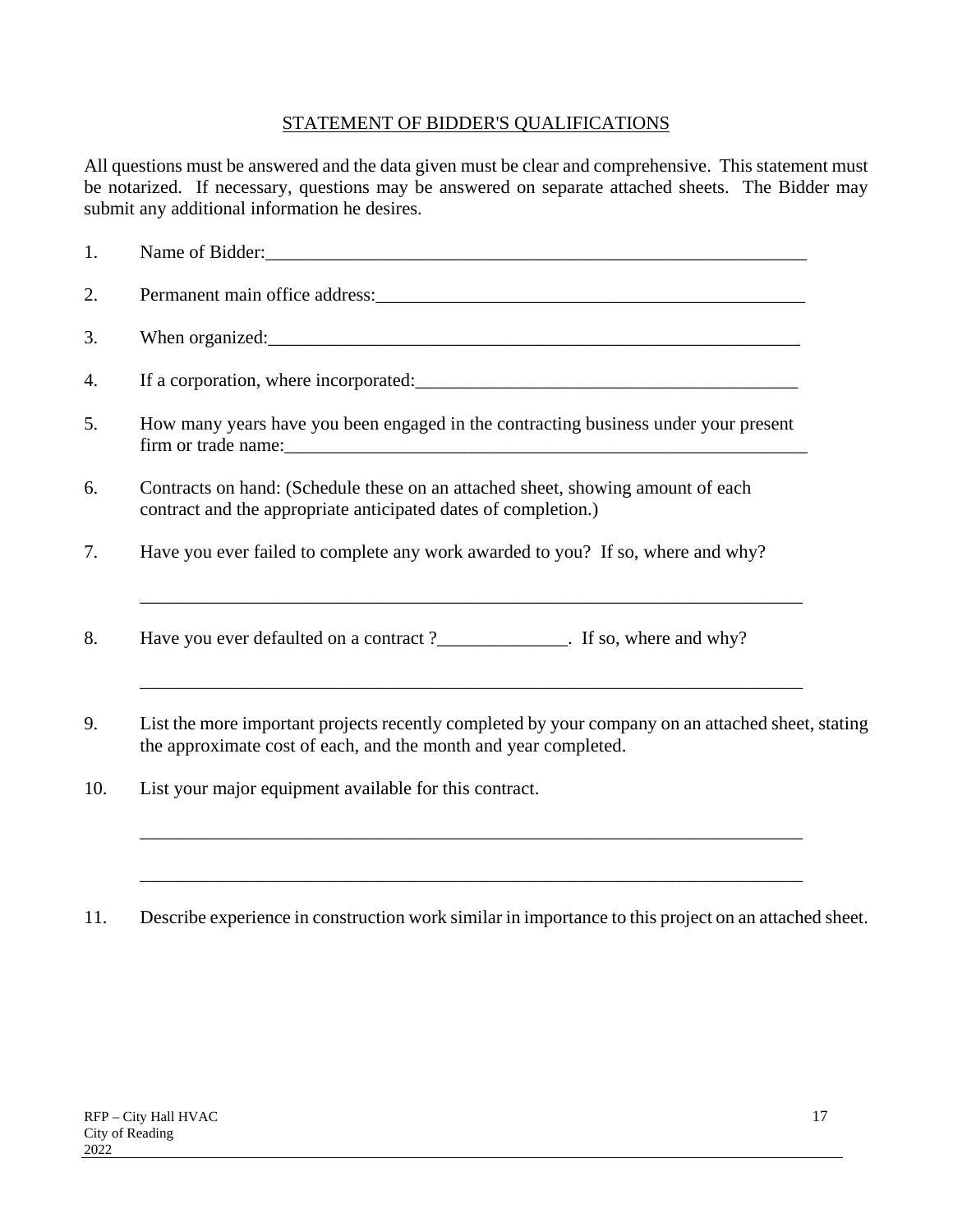Statement of Bidder's Qualifications

|     | Will you, upon request, fill out a detailed financial statement and furnish any other information                                                                                                                                                                      |
|-----|------------------------------------------------------------------------------------------------------------------------------------------------------------------------------------------------------------------------------------------------------------------------|
| (A) | Have you ever been a party to or otherwise involved in any action or legal proceeding<br>involving matters related to race, color, nationality or religion?                                                                                                            |
|     | If so, give full details.                                                                                                                                                                                                                                              |
| (B) | Have you ever been accused of discrimination based upon race, color, nationality or<br>religion in any action or legal proceeding including any proceeding related to any Federal<br>Agency? ______________. If so, give full details ________________________________ |

of a State Solid Waste Disposal Permit issued to the prospective bidder by the Pennsylvania Department of Environmental Resources, or a letter of approval from the Pennsylvania Department of Environmental Resources for the use of a proposed or existing disposal facility which has a permit or is under review for a permit. Same to be in accordance with Section 7 (a) application and permits, Pennsylvania Solid Waste Management - "Act 241."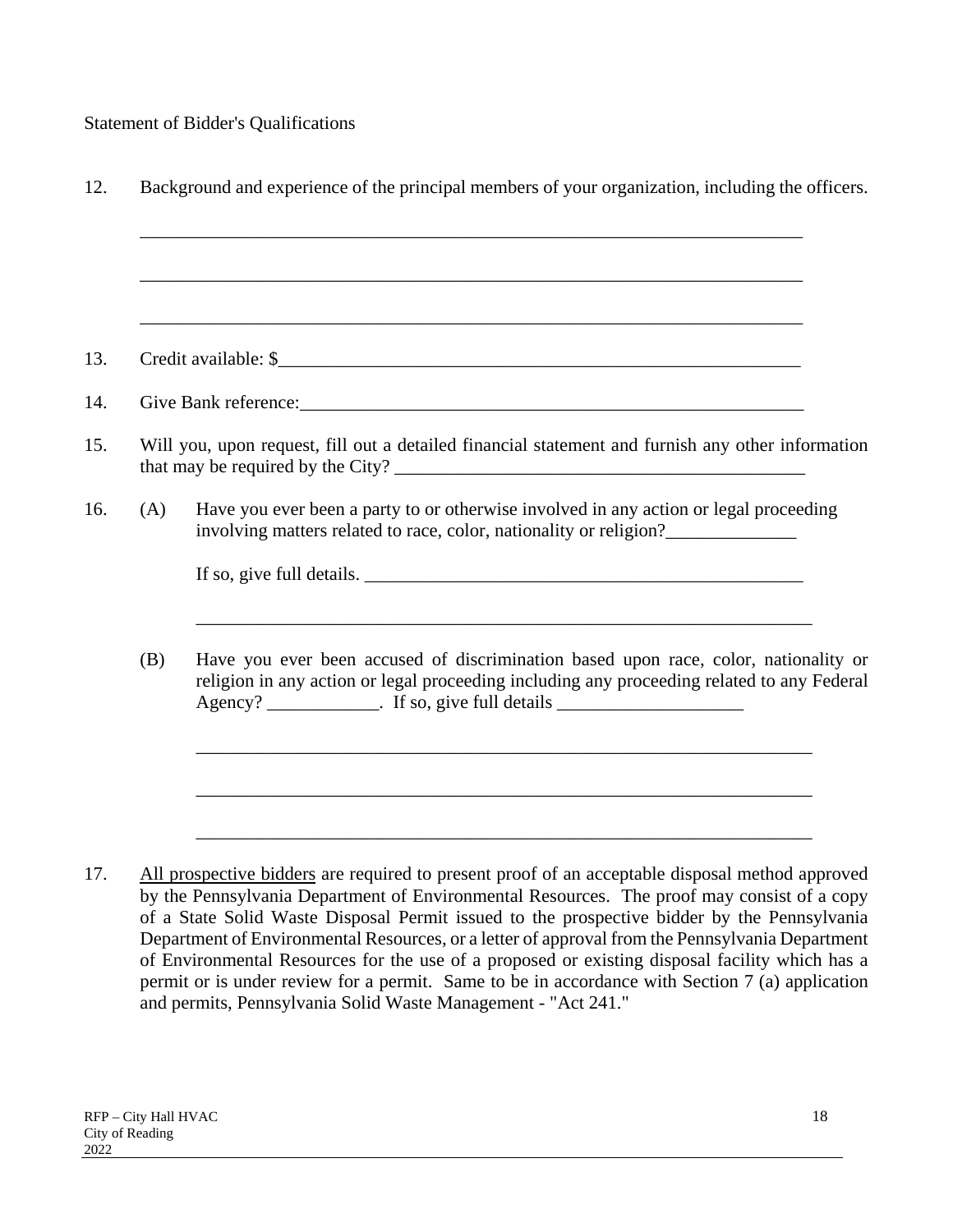Statement of Bidder's Qualifications

18. Name, address, phone number, and contact person at surety company who will provide bonding for this contract:

\_\_\_\_\_\_\_\_\_\_\_\_\_\_\_\_\_\_\_\_\_\_\_\_\_\_\_\_\_\_\_\_\_\_\_\_\_\_\_\_\_\_\_\_\_\_\_\_\_\_\_\_\_\_\_\_\_\_\_\_\_\_\_\_\_\_\_\_\_\_\_\_\_\_\_

\_\_\_\_\_\_\_\_\_\_\_\_\_\_\_\_\_\_\_\_\_\_\_\_\_\_\_\_\_\_\_\_\_\_\_\_\_\_\_\_\_\_\_\_\_\_\_\_\_\_\_\_\_\_\_\_\_\_\_\_\_\_\_\_\_\_\_\_\_\_\_\_\_\_\_

\_\_\_\_\_\_\_\_\_\_\_\_\_\_\_\_\_\_\_\_\_\_\_\_\_\_\_\_\_\_\_\_\_\_\_\_\_\_\_\_\_\_\_\_\_\_\_\_\_\_\_\_\_\_\_\_\_\_\_\_\_\_\_\_\_\_\_\_\_\_\_\_\_\_\_

19. Name, address, phone number, and contact person at insurance company who will provide insurance coverage for this contract:

20. The undersigned hereby authorizes any person, firm or corporation to furnish any information requested by the City of Reading in verification of the recitals comprising this Statement of Bidder's Qualifications.

| $\overline{\phantom{0}}$<br>◡<br><br>___ | . | 12 V | _ |  |
|------------------------------------------|---|------|---|--|
|------------------------------------------|---|------|---|--|

\_\_\_\_\_\_\_\_\_\_\_\_\_\_\_\_\_\_\_\_\_\_\_\_\_\_\_\_\_\_\_\_\_\_ (NAME OF BIDDER)

BY: \_\_\_\_\_\_\_\_\_\_\_\_\_\_\_\_\_\_\_\_\_\_\_\_\_\_\_\_\_\_

TITLE: \_\_\_\_\_\_\_\_\_\_\_\_\_\_\_\_\_\_\_\_\_\_\_\_\_\_\_\_\_\_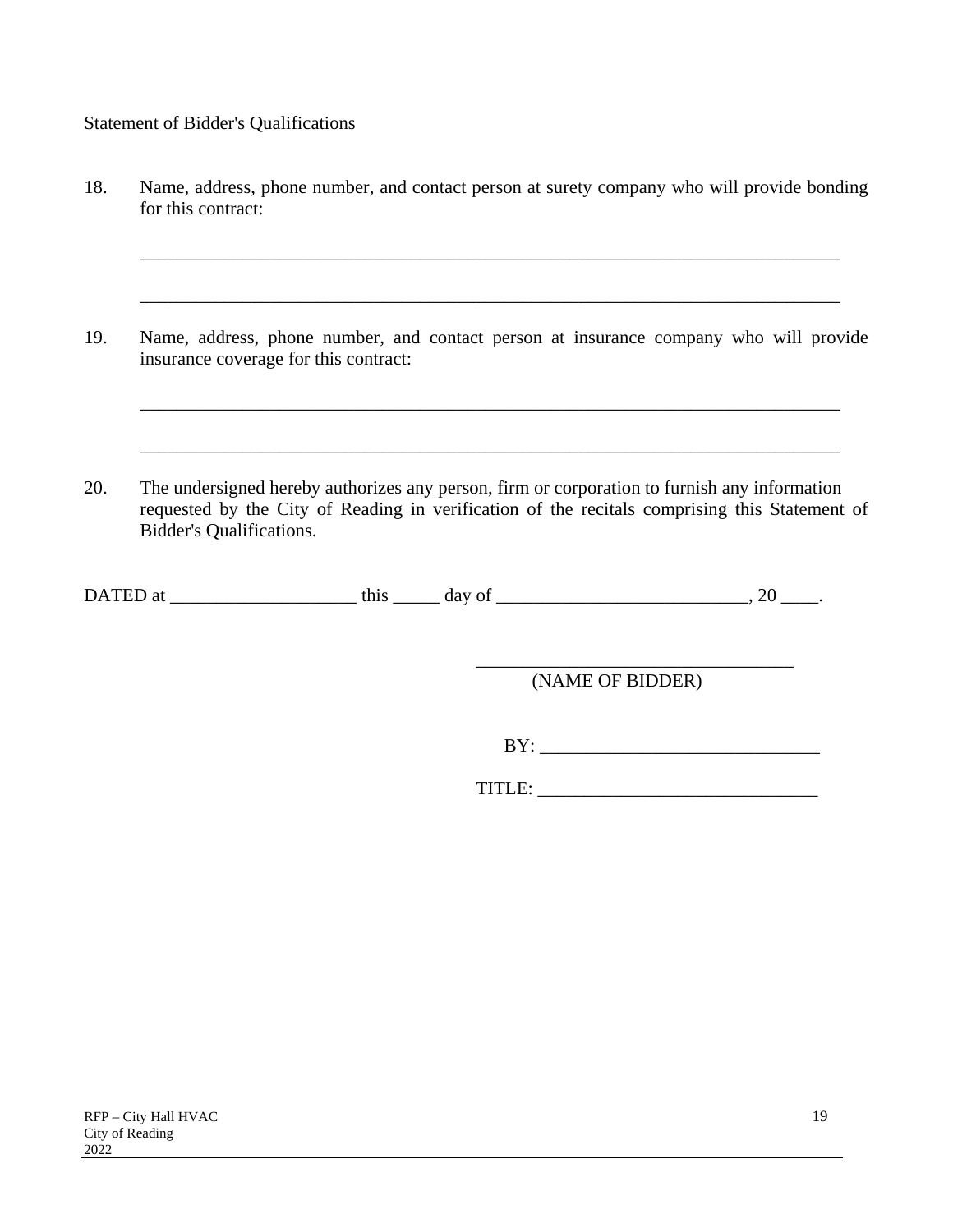#### NON DISCRIMINATION STATEMENT

The undersigned hereby certifies that it shall not discriminate against any employee or applicant for employment because of race, color, religion, sex, handicap, familial status, or national origin. The undersigned shall take affirmative action to insure that applicants for employment are employed, and that employees are treated during employment, without regard to their race, color, religion, sex, handicap, familial status, or national origin.

NAME

\_\_\_\_\_\_\_\_\_\_\_\_\_\_\_\_\_\_\_\_\_\_\_\_\_\_\_\_

\_\_\_\_\_\_\_\_\_\_\_\_\_\_\_\_\_\_\_\_\_\_\_\_\_\_\_\_

BIDDER

\_\_\_\_\_\_\_\_\_\_\_\_\_\_\_\_\_\_\_\_\_\_\_\_\_\_\_\_ TITLE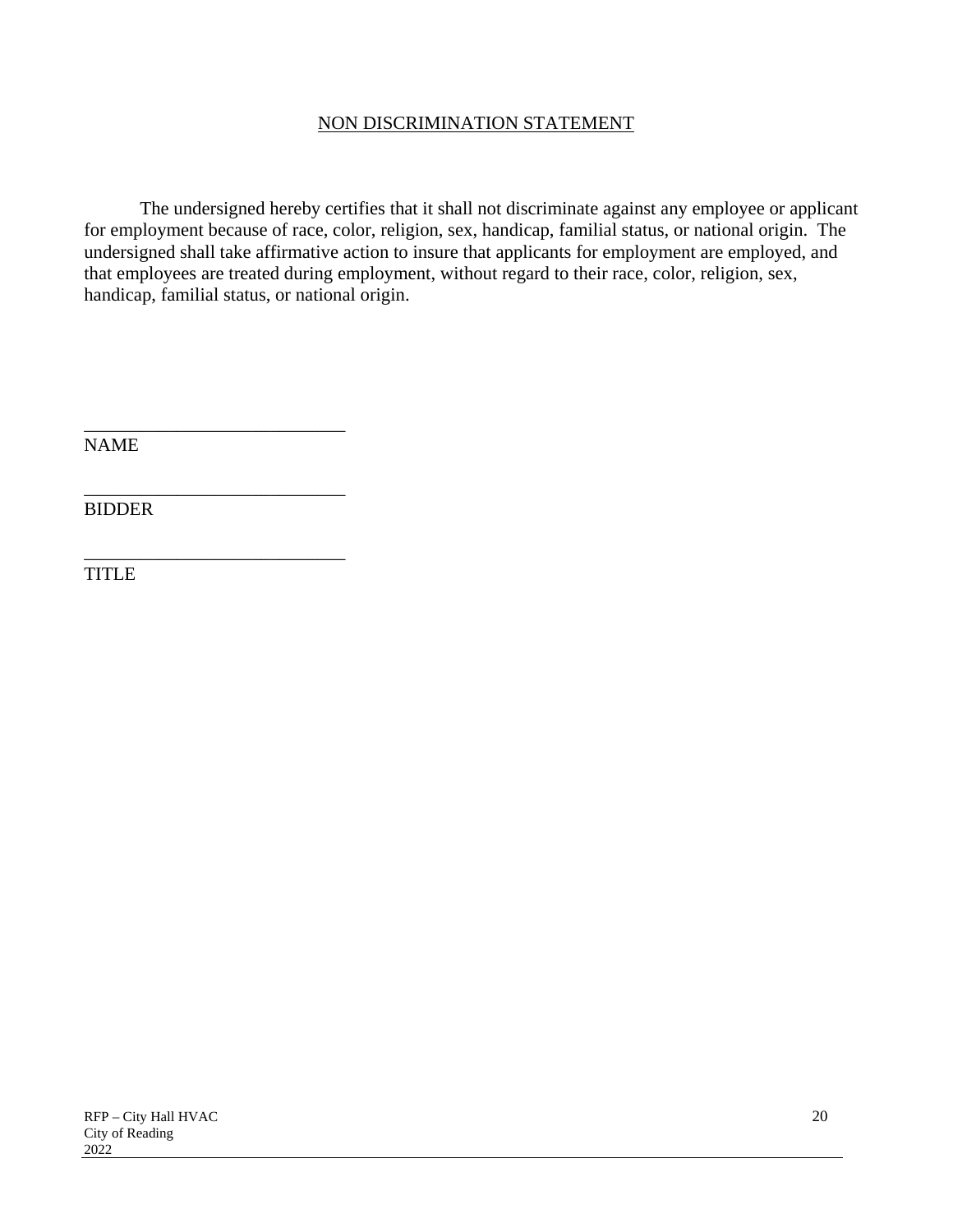# CONTRACT DOCUMENTS

RFP – City Hall HVAC 21 City of Reading 2022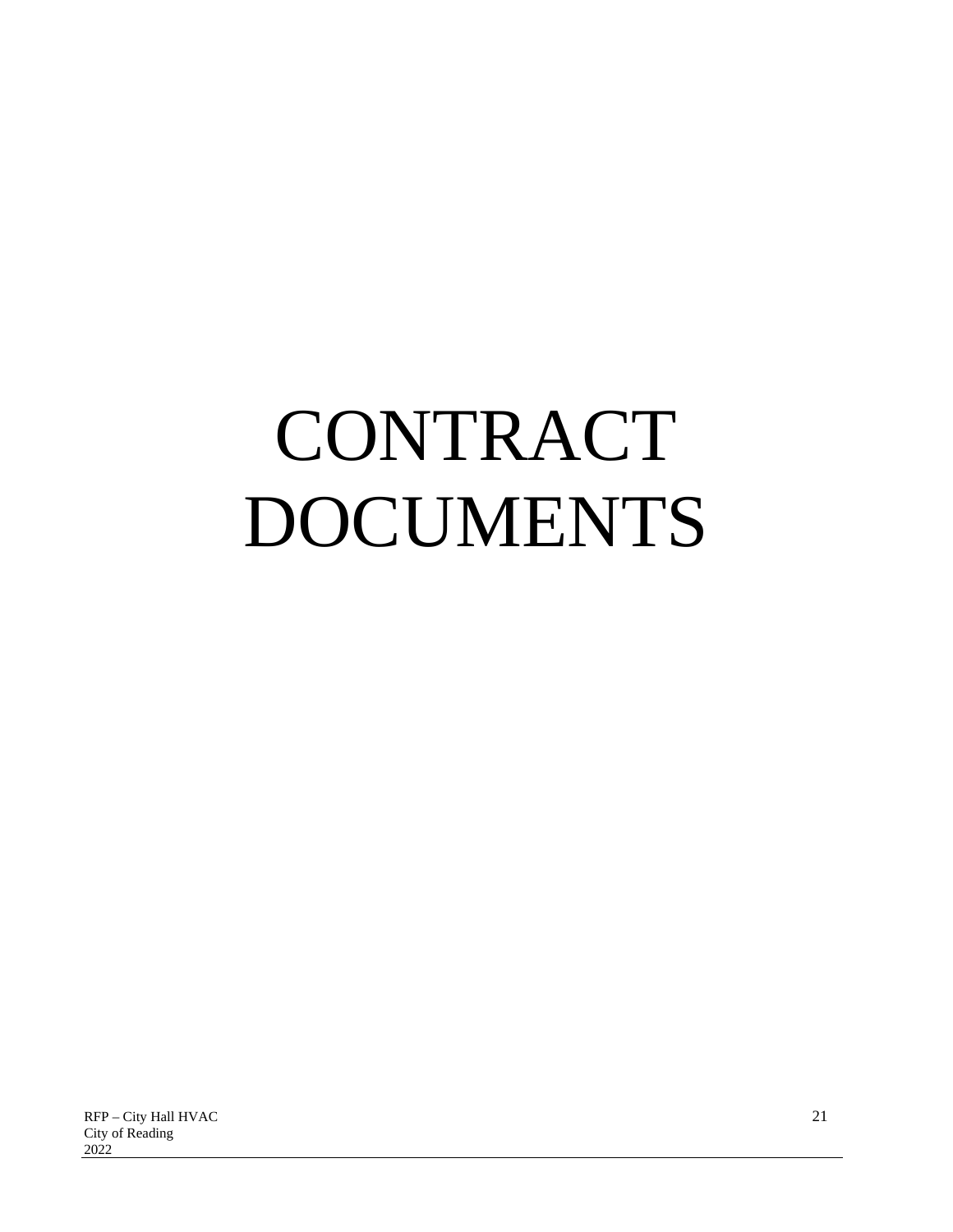#### C O N T R A C T

NOTE; This contract is not to be filled in until contract is awarded.

THIS AGREEMENT, made and concluded this \_\_\_\_\_\_\_\_\_\_\_\_\_\_\_ day of \_\_\_\_\_\_\_\_\_\_\_\_\_\_, in the year two thousand and \_\_\_\_\_\_, by and between the City of Reading, a municipal corporation of the Commonwealth of Pennsylvania, located in the County of Berks, said Commonwealth, party of the first part, and \_\_\_\_\_\_\_\_\_\_\_\_\_\_\_\_\_\_, Contractor, party of the second part, pursuant to law and to the provisions and requirements of the ordinance of the City of Reading, Pennsylvania.

WITNESSETH, that the parties to these presents, each in consideration of the agreements on the part of the other herein contained, have agreed, and hereby do agree, the party of the first part for itself, its successors and assign, and the party of the second part for itself, himself, or themselves, its successors, or his or their executors and administrators as follows:

CONTRACTOR'S GENERAL AGREEMENT. The Contractor covenant, promises and agrees to and with the party of the first part, for the consideration hereinafter mentioned and contained, and under the penalty expressed in a bond bearing date of \_\_\_\_\_\_\_\_\_\_\_\_\_\_\_\_ and hereto attached, to furnish all the material, machinery, equipment, tools, labor and transportation, except as hereinafter otherwise provided, at his own cost, necessary or proper for the purpose of executing the work embraced in this contract in a good, substantial and workmanlike manner, and in strict accordance with the specifications pertaining to this contract a herein contained.

PARTS OF CONTRACT. Notice to Contractors; Bid Instructions; Documents to be Submitted with Bid; Contract Documents; Documents to be Submitted During the Course of the Contract; Notice of Preconstruction Requirements and Pre-Construction Conference Questionnaire; Affirmative Action Requirements; General Provisions; Supplementary General Terms and Conditions; Technical Specifications; and Correspondence and Supportive Documentation shall each form a part of the Contract.

THE CONTRACT SUM. The City shall pay the Contractor for the performance of the Contract, subject to additions and deductions provided therein, in current funds as  $follows:$ 

\_\_\_\_\_\_\_\_\_\_\_\_\_\_\_\_\_\_\_\_\_\_\_\_\_\_\_\_\_\_\_\_\_\_\_\_\_\_\_\_\_\_\_\_\_\_\_\_\_\_\_\_\_\_ (state here the lump sum amount, unit

prices, or both as desired in individual cases.)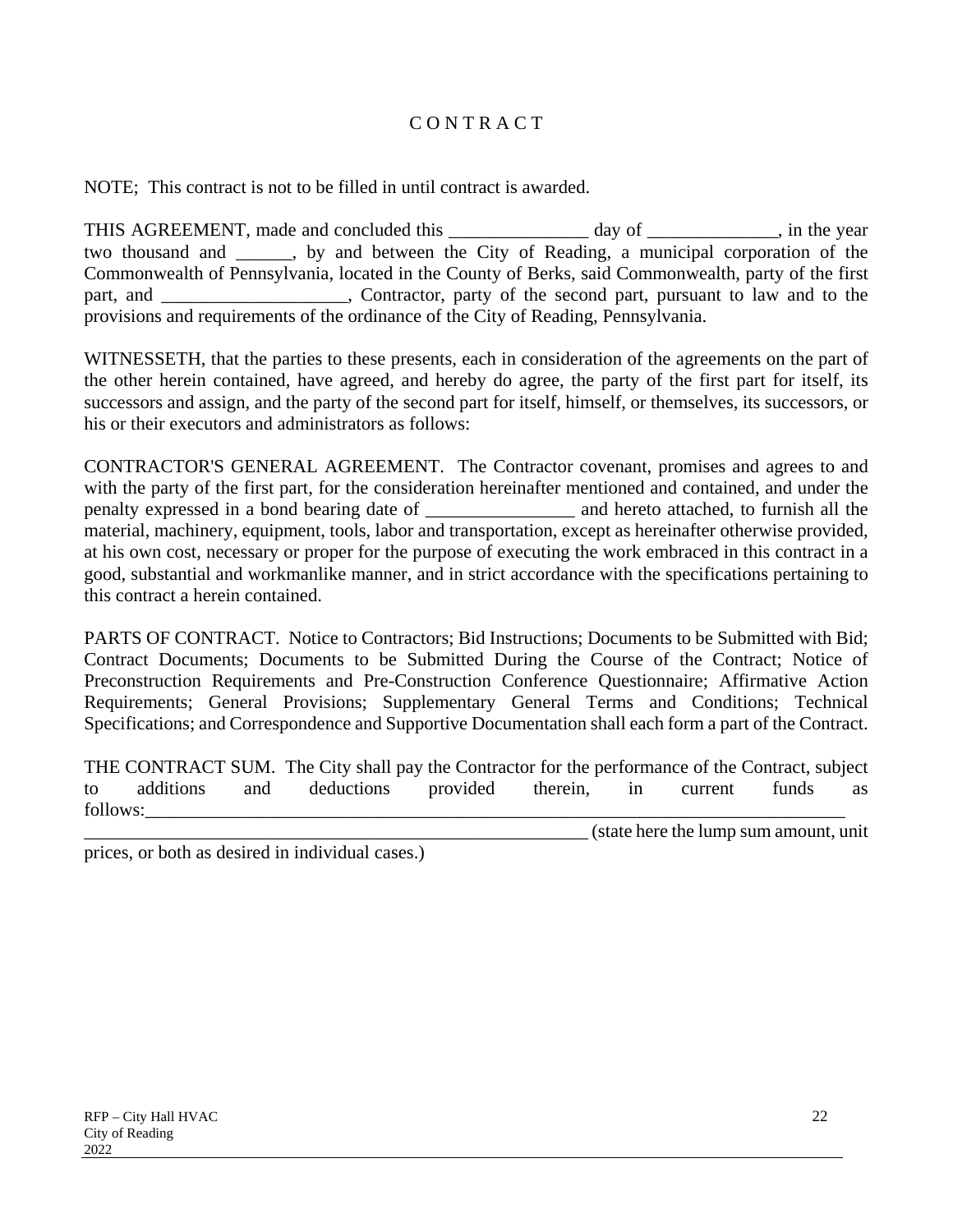Where the quantities originally contemplated are so changed that application of the agreed unit price to the quantity of work performed is shown to create a hardship to the Owner or the Contractor, there shall be an equitable adjustment of the Contract to prevent such hardship.

TIME & MANNER OF DOING WORK. The party of the second part agrees to commence the construction of the work to be done under this contract, within 100 calendar days upon receiving written notice from the Director of Public Works, or other applicable Director, so to do and to complete the entire work not later than 180 days after receiving written notice, with 40 consecutive days allowed for work on site*,* it being expressly agreed and understood that the time of beginning, rates of progress and time of completion of the work are essential under this contract. Time is to be considered to be the essence of this contract.

STIPULATED DAMAGES. The Contractor shall begin work within ten (10) days of receipt of written notice from the applicable Director, to do so. If the Contractor fails to complete and finish the work in conformity with the terms and provisions of this Contract within the time hereinbefore specified, he shall pay to the City the sum of *Five Hundred Dollars (\$500.00)* for each and every day thereafter, including Sundays and holidays, that the finishing of the Contract is delayed, which sum shall be construed as stipulated and liquidated damages and not as a penalty and shall be deducted from the amount due by the terms of the Contract; provided, however, that in case of justifiable delay, the City shall extend the time for completion of said work as provided for in Article G.7, but no extension of time for any reason beyond the time fixed herein for the completion of the work shall be deemed a waiver by the City of the right to abrogate this Contract for abandonment for delay.

LIENS. Neither the final payment nor any part of the retained percentage shall become due until the Contractor, if required, shall deliver to the City a complete release of all liens arising out of this Contract, or receipts in full in lien thereof, and, if required in either case, an affidavit that so far as he has knowledge or information the release and receipts include all the labor and material for which a lien could be filed. If any lien remains unsatisfied after all payments are made, the Contractor shall refund to the City all monies that the latter may be compelled to pay in discharging such a lien, including all costs and a reasonable attorney's fee.

BASIS OF CONTRACT. This contract is founded on \_\_\_\_\_\_\_\_\_\_\_\_\_\_\_\_\_\_\_\_\_\_\_\_\_\_\_\_\_\_\_\_\_

\_\_\_\_\_\_\_\_\_\_\_\_\_\_\_\_\_\_\_\_\_\_\_\_\_\_\_\_\_\_\_\_\_\_\_\_\_\_\_\_\_\_\_\_\_\_\_\_\_\_\_\_\_\_\_\_\_\_\_\_\_\_\_\_\_\_\_\_\_\_\_\_

\_\_\_\_\_\_\_\_\_\_\_\_\_\_\_\_\_\_\_\_\_\_\_\_\_\_\_\_\_\_\_\_\_\_\_\_\_\_\_\_\_\_\_\_\_\_\_\_\_\_\_\_\_\_\_\_\_\_\_\_\_\_\_\_\_\_\_\_\_\_\_\_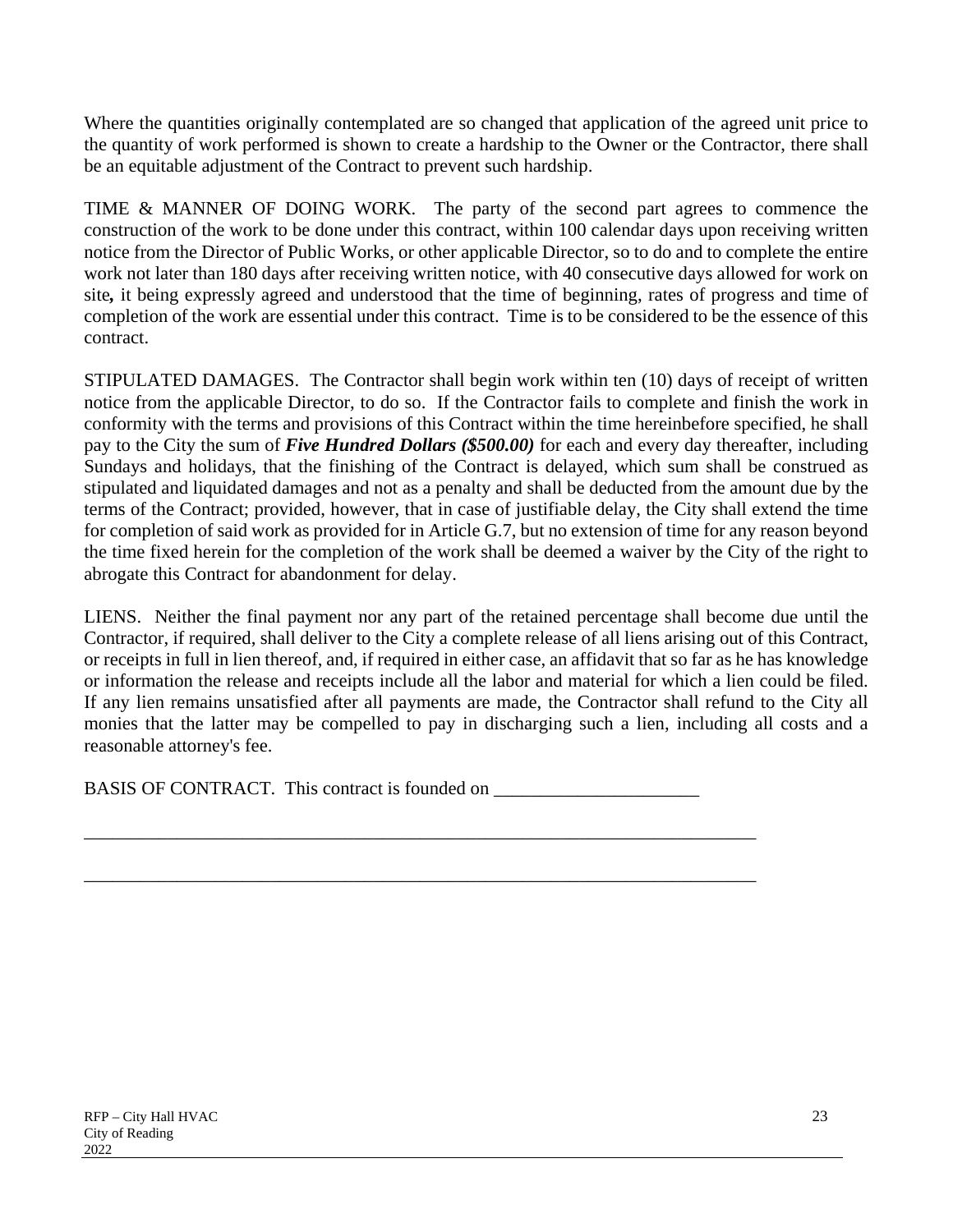IN WITNESS WHEREOF, the said City of Reading has caused this Agreement to be executed by its Mayor, and its corporate seal to be hereunto affixed, duly attested by its City Clerk, and the party of the second part.

\_\_\_\_\_\_\_\_\_\_\_\_\_\_\_\_\_\_\_\_\_\_\_\_\_\_\_\_\_\_\_\_\_\_\_\_\_\_\_\_\_\_\_\_\_\_\_\_\_\_\_\_\_\_\_\_\_\_\_\_

\_\_\_\_\_\_\_\_\_\_\_\_\_\_\_\_\_\_\_\_\_\_\_\_\_\_\_\_\_\_\_\_\_\_\_\_\_\_\_\_\_\_\_\_\_\_\_\_\_\_\_\_\_\_\_\_\_\_\_\_

\_\_\_\_\_\_\_\_\_\_\_\_\_\_\_\_\_\_\_\_\_\_\_\_\_\_\_\_\_\_\_\_\_\_\_\_\_\_\_\_\_\_\_\_\_\_\_\_\_\_\_\_\_\_\_\_\_\_\_

\_\_\_\_\_\_\_\_\_\_\_\_\_\_\_\_\_\_\_\_\_\_\_\_\_\_\_\_\_\_\_\_\_\_\_\_\_\_\_\_\_\_\_\_\_\_\_\_\_\_\_\_\_\_\_\_\_\_\_

the day and year first above written.

CITY OF READING

 $\mathbf{By:} \_\_$ 

Mayor

ATTEST:

City Clerk

Signed and Sealed in the Presence of

\_\_\_\_\_\_\_\_\_\_\_\_\_\_\_\_\_\_\_\_\_\_\_

**CONTRACTOR** 

#### \_\_\_\_\_\_\_\_\_\_\_\_\_\_\_\_\_\_\_\_\_\_\_\_\_\_\_\_\_\_\_\_\_\_\_\_\_\_\_\_\_\_\_\_\_\_\_\_\_\_\_\_\_\_\_\_\_\_\_ PRESIDENT

#### **SECRETARY**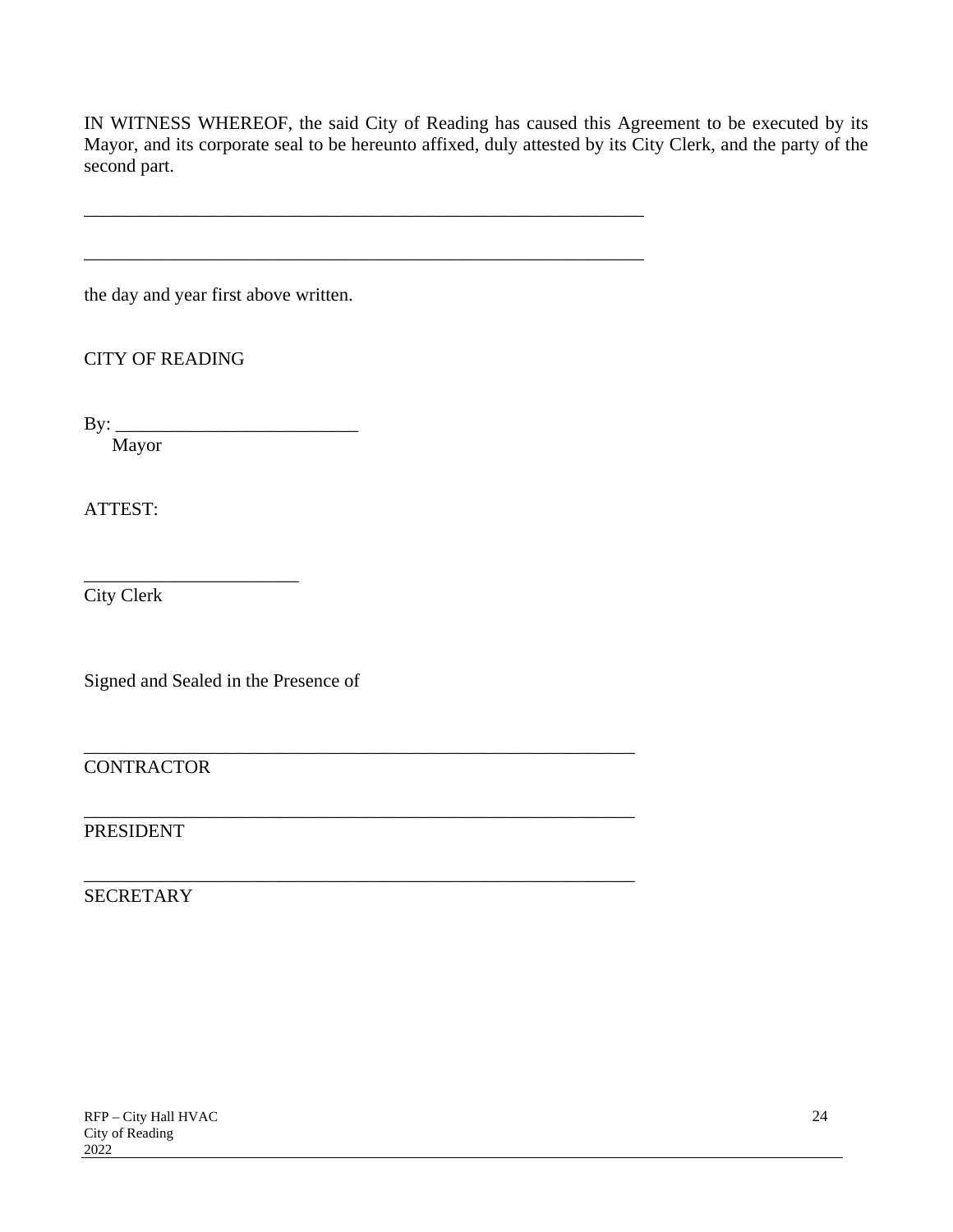#### PERFORMANCE BOND

|                                                                                                                                                                                                 | (CONTRACTOR) |      |     |        |       |
|-------------------------------------------------------------------------------------------------------------------------------------------------------------------------------------------------|--------------|------|-----|--------|-------|
|                                                                                                                                                                                                 |              |      |     |        |       |
|                                                                                                                                                                                                 | (SURETY)     |      |     |        |       |
| hereinafter called the SURETY, a corporation organized and existing under the laws of                                                                                                           |              |      |     |        |       |
| the                                                                                                                                                                                             | are          | held | and | firmly | bound |
| unto hereinafter called the OBLIGEE, as hereinafter set forth,                                                                                                                                  |              |      |     |        |       |
|                                                                                                                                                                                                 |              |      |     |        |       |
| the United States of America, for the payment of which sum we bind ourselves, our heirs, executors,<br>administrators, successors and assigns, jointly and severally, firmly by these presents. |              |      |     |        |       |

#### WITNESSETH THAT:

WHEREAS, the PRINCIPAL heretofore submitted to the OBLIGEE a certain PROPOSAL, dated \_\_\_\_\_\_\_\_\_\_\_\_\_\_, 20\_\_\_\_, to perform the WORK for the OBLIGEE, in connection with the \_\_\_\_\_\_\_\_\_\_\_\_\_\_\_\_\_\_\_\_\_\_\_\_\_\_\_\_\_\_\_\_\_\_\_\_\_\_\_\_\_\_\_\_\_\_\_\_\_\_\_\_\_\_\_\_\_\_\_\_\_\_\_\_\_\_\_\_\_\_\_\_ as set forth in

#### CONTRACT DOCUMENTS.

WHEREAS, the OBLIGEE is a "contracting body" under provisions of Act No. 385 of the General Assembly of the Commonwealth of Pennsylvania, approved by the Governor on December 20, 1967, known and cited as the "Public Works Contractors Bond Law of 1967" (the "Act"); and

WHEREAS, the Act, in Section 3(a), requires that, before an award shall be made to the PRINCIPAL by the OBLIGEE in accordance with the PROPOSAL, the PRINCIPAL shall furnish this BOND to the OBLIGEE, with this BOND to become binding upon the award of the CONTRACT to the PRINCIPAL by the OBLIGEE in accordance with the PROPOSAL; and

WHEREAS, it also is a condition of the CONTRACT DOCUMENTS that this BOND shall be furnished by the PRINCIPAL to the OBLIGEE; and

WHEREAS, under the CONTRACTOR DOCUMENTS, it is provided inter alia, that if the PRINCIPAL shall furnish this BOND to the OBLIGEE, and if the OBLIGEE shall make an award to the PRINCIPAL, in accordance with the PROPOSAL, then the PRINCIPAL and OBLIGEE shall enter into a CONTRACT with respect to performance of the WORK, the form of which CONTRACT is set forth in the CONTRACT DOCUMENTS.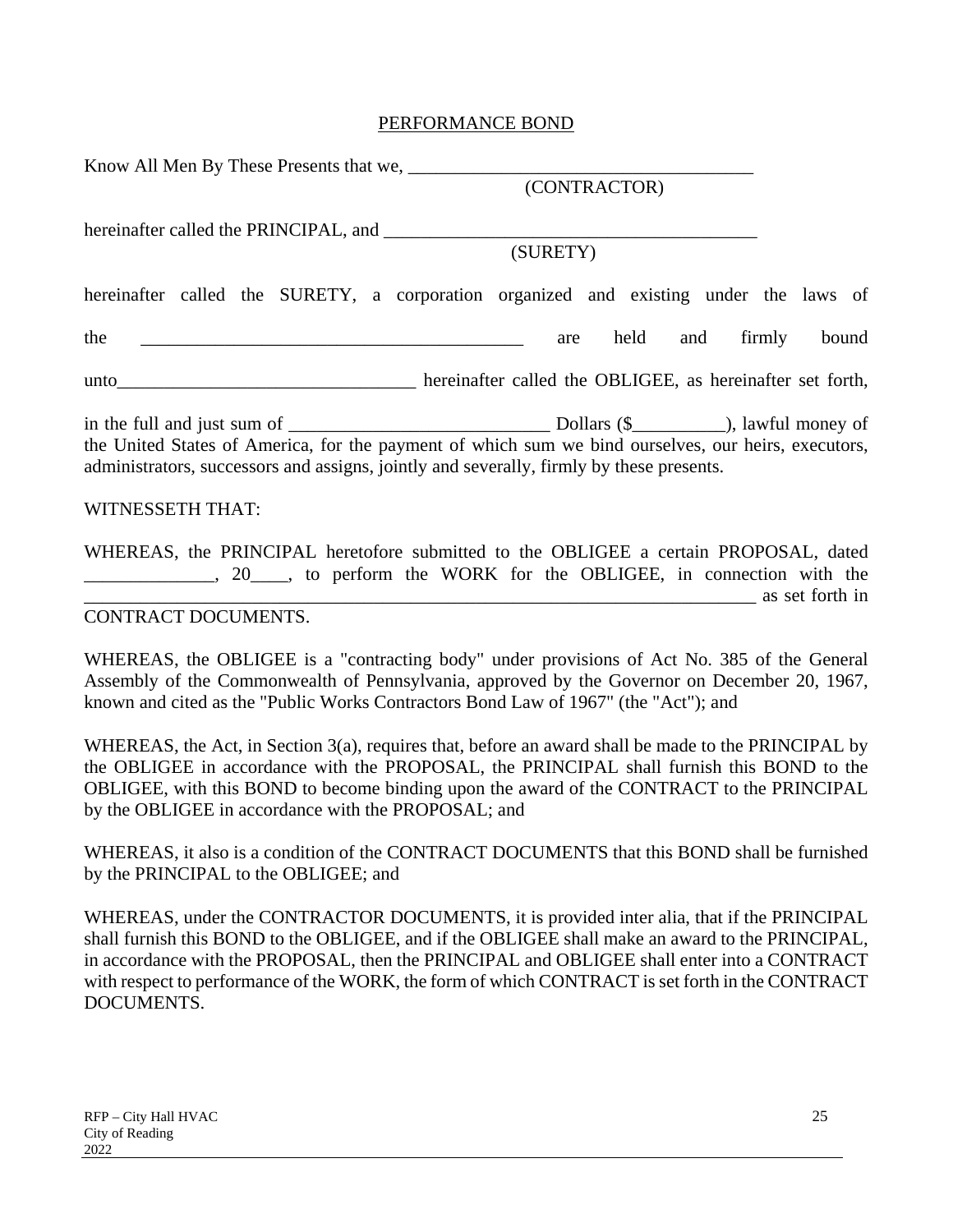NOW, THEREFORE, the terms and conditions of this BOND are and shall be that if the PRINCIPAL will truly and faithfully comply with and perform the WORK in accordance with the CONTRACT DOCUMENTS, at the time and in the manner provided in the CONTRACT DOCUMENTS, and if the PRINCIPAL shall satisfy all claims and demands incurred in or related to the performance of the WORK by the PRINCIPAL, and if the PRINCIPAL shall indemnify completely and shall hold harmless the OBLIGEE and all of its officers, agents and employees from any and all costs and damages which the OBLIGEE and all of its officers, agents and employees may sustain or suffer by reason of the failure of the PRINCIPAL to do so, and if the PRINCIPAL shall reimburse completely and shall pay to the OBLIGEE any and all costs and expenses which the OBLIGEE and all of its officers, agents or employees may incur by reason of any such default or failure of the PRINCIPAL, then this BOND shall be void; otherwise, this BOND shall remain in force and effect.

This BOND, is executed and delivered under and subject to the Act, to which reference hereby is made.

The PRINCIPAL and the SURETY agree that any alterations, changes and/or additions to the CONTRACT DOCUMENTS, and/or any alterations, changes and/or additions to the WORK to be performed in accordance with the CONTRACT DOCUMENTS, and/or any alterations, changes and/or additions to the CONTRACT , and/or any giving by the OBLIGEE of any extensions of time for the performance of the WORK in accordance with the CONTRACT DOCUMENTS, and/or any act of forbearance of either the PRINCIPAL or the OBLIGEE toward the other with respect to the CONTRACT DOCUMENTS, and/or the reduction of any percentage to be retained by the OBLIGEE as permitted by the CONTRACT DOCUMENTS, shall not release, in any manner whatsoever, the PRINCIPAL and the SURETY, or either of them, or their heirs, executors, administrators, successors and assigns, from liability and obligations under this BOND; and the SURETY, for value received, does waive notice of any such alterations, changes, additions, extensions of time, acts of forbearance and/or reduction of retained percentage.

IN WITNESS WHEREOF, the PRINCIPAL and the SURETY cause this BOND to be signed, sealed and delivered this  $\_\_\_\_$  day of  $\_\_\_\_\_\_\_\_$ . 20 $\_\_\_\_\_\_$ .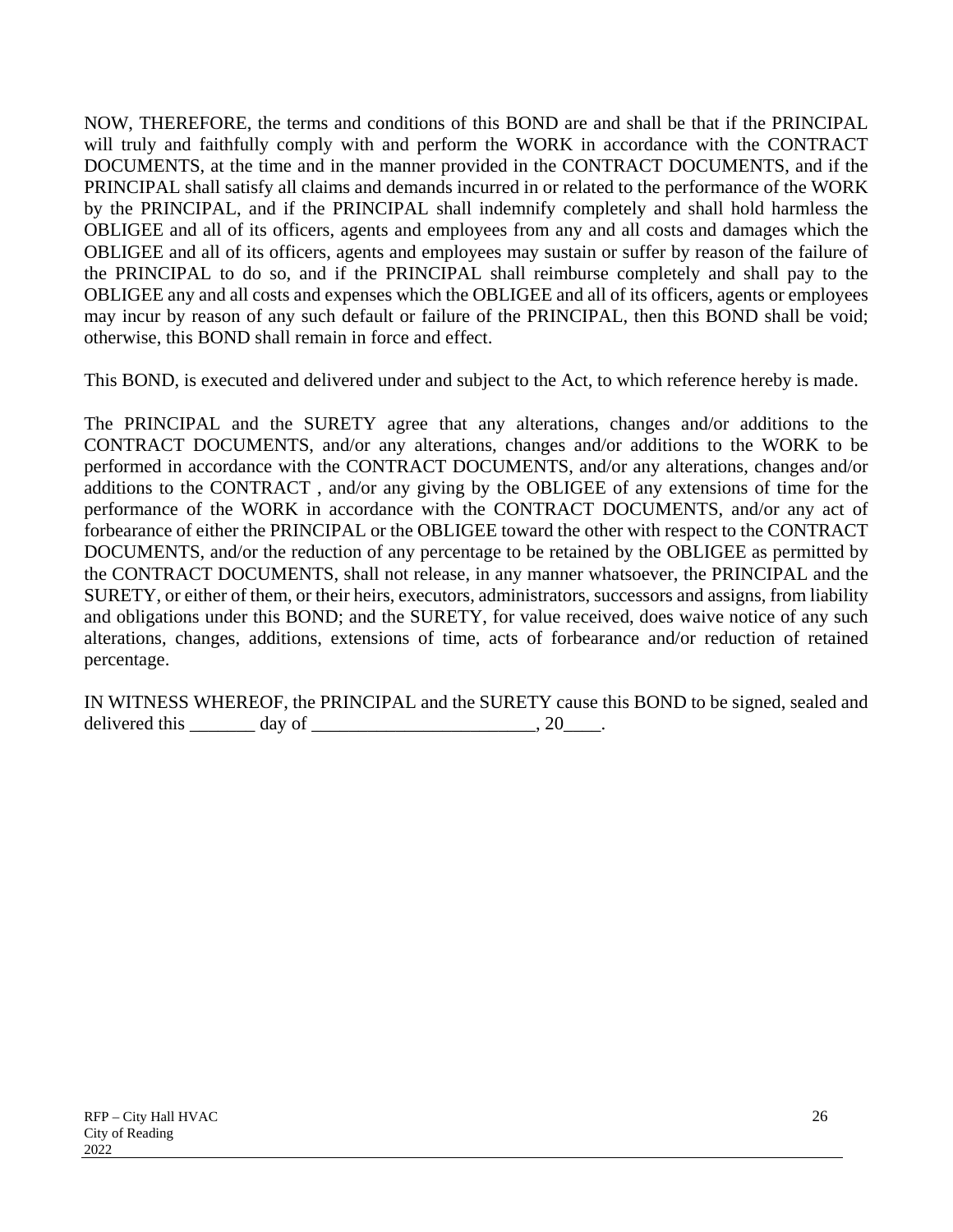# (INDIVIDUAL PRINCIPAL)

| (Seal)                                                                              |                                   |        |
|-------------------------------------------------------------------------------------|-----------------------------------|--------|
| (Signature of Individual)                                                           |                                   |        |
| Witness:                                                                            |                                   |        |
| <u> 1989 - Johann Barn, mars et al. (b. 1989)</u><br>Trading and Doing Business as: |                                   |        |
|                                                                                     | (PARTNERSHIP PRINCIPAL)           |        |
|                                                                                     | (Name of Partnership)             | (Seal) |
| Witness:                                                                            |                                   |        |
| Witness:                                                                            | By: $\frac{1}{(\text{ Partner})}$ | (Seal) |
|                                                                                     | By: $\qquad \qquad$<br>(Partner)  | (Seal) |
| Witness:<br><u> 1980 - Johann Barbara, martin amerikan personal (</u>               | By: $\qquad \qquad$<br>(Partner)  | (Seal) |
| Witness:                                                                            |                                   |        |
|                                                                                     | $By:$ (Partner)                   | (Seal) |
|                                                                                     |                                   |        |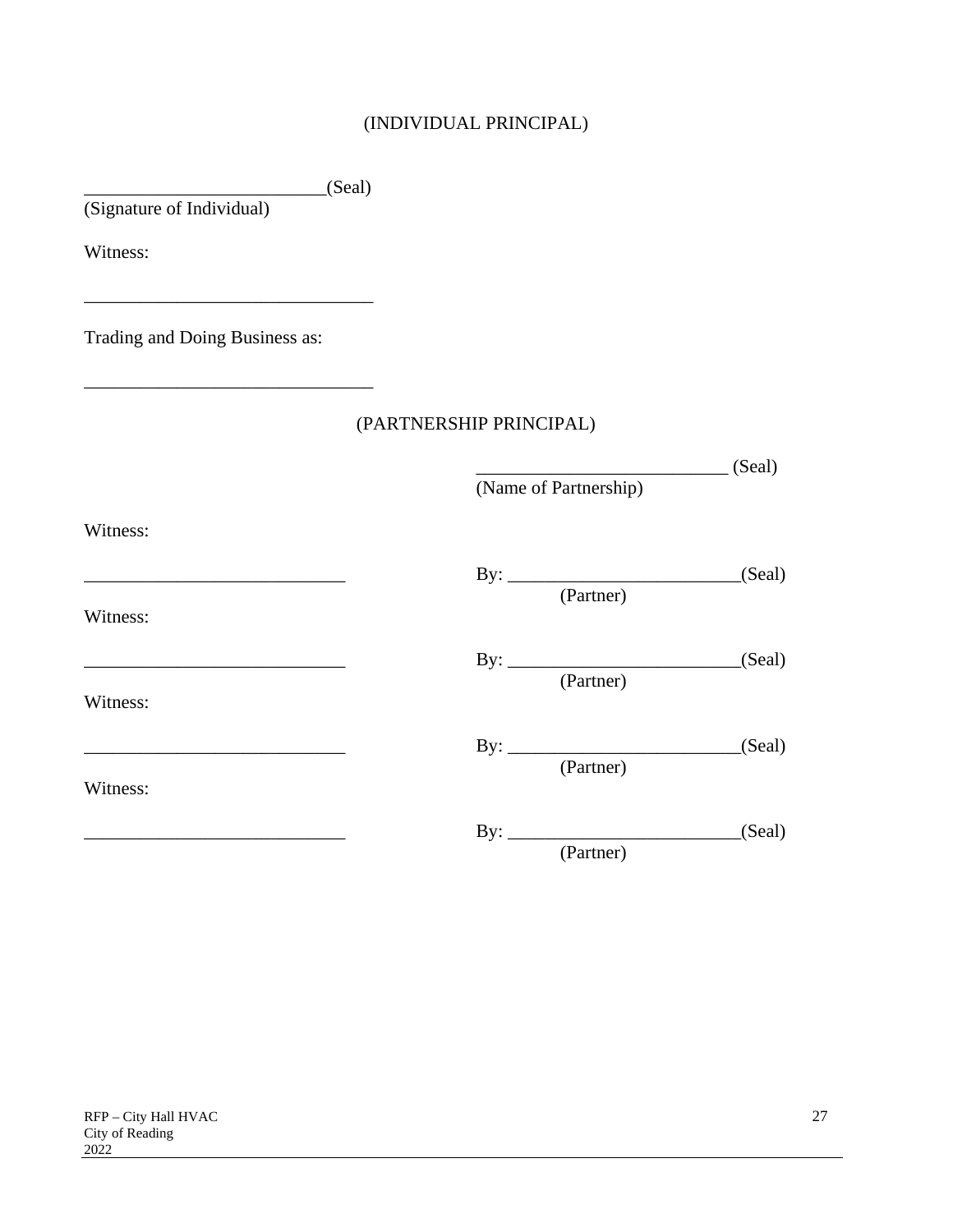#### (CORPORATION PRINCIPAL)

Attest:

(Secretary)

\_\_\_\_\_\_\_\_\_\_\_\_\_\_\_\_\_\_\_\_\_\_\_\_\_\_\_\_\_\_\_\_

\_\_\_\_\_\_\_\_\_\_\_\_\_\_\_\_\_\_\_\_\_\_\_\_\_\_\_\_\_\_\_\_\_\_ (Name of Corporation)

By: \_\_\_\_\_\_\_\_\_\_\_\_\_\_\_\_\_\_\_\_\_\_\_\_\_\_\_\_\_\_\_

(President/Vice President)

(CORPORATE SEAL)

or (if appropriate)

\_\_\_\_\_\_\_\_\_\_\_\_\_\_\_\_\_\_\_\_\_\_\_\_\_\_\_\_\_\_\_\_\_\_ (Name of Corporation)

By: \_\_\_\_\_\_\_\_\_\_\_\_\_\_\_\_\_\_\_\_\_\_\_\_\_\_\_\_\_\_\_

Authorized Representative

\*Attach appropriate proof, dated as of the same date as the Bond, evidencing authority to execute in behalf of the corporation.

Signed  $\Box$ 

\_\_\_\_\_\_\_\_\_\_\_\_\_\_\_\_\_\_\_\_\_\_\_\_\_\_\_\_\_\_\_\_\_\_\_\_

(Title)

Subscribed and sworn to before me on

this  $\rule{1em}{0.15mm}$  day of  $\rule{1em}{0.15mm}$   $\qquad$   $\qquad$   $\qquad$   $\qquad$   $\qquad$   $\qquad$   $\qquad$   $\qquad$   $\qquad$   $\qquad$   $\qquad$   $\qquad$   $\qquad$   $\qquad$   $\qquad$   $\qquad$   $\qquad$   $\qquad$   $\qquad$   $\qquad$   $\qquad$   $\qquad$   $\qquad$   $\qquad$   $\qquad$   $\qquad$   $\qquad$   $\qquad$   $\qquad$   $\qquad$ 

\_\_\_\_\_\_\_\_\_\_\_\_\_\_\_\_\_\_\_\_\_\_\_\_\_\_\_\_\_\_\_\_\_\_\_

\_\_\_\_\_\_\_\_\_\_\_\_\_\_\_\_\_\_\_\_\_\_\_\_\_\_\_\_\_\_\_\_\_\_\_

\_\_\_\_\_\_\_\_\_\_\_\_\_\_\_\_\_\_\_\_\_\_\_\_\_\_\_\_\_\_\_\_\_\_\_\_

(Title)

My commission expires:

RFP – City Hall HVAC 28 City of Reading 2022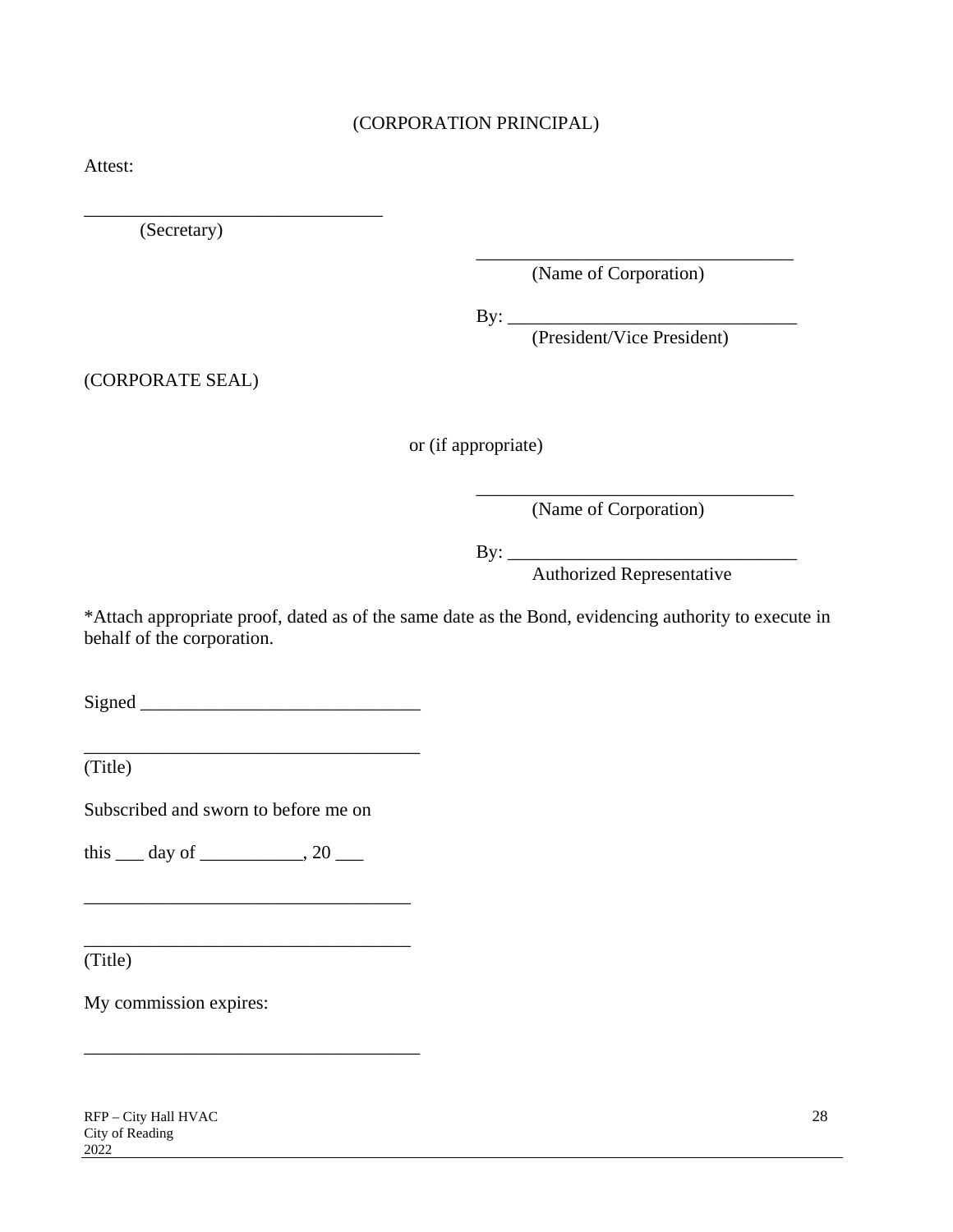# (CORPORATION SURETY)

(Name of Corporation)

By: \_\_\_\_\_\_\_\_\_\_\_\_\_\_\_\_\_\_\_\_\_\_\_\_\_\_\_\_\_\_\_\_\_

\*\* (Attorney-in-fact)

\_\_\_\_\_\_\_\_\_\_\_\_\_\_\_\_\_\_\_\_\_\_\_\_\_\_\_\_\_\_\_\_\_\_\_\_

Witness:

(Corporate Seal)

\_\_\_\_\_\_\_\_\_\_\_\_\_\_\_\_\_\_\_\_\_\_\_\_\_\_\_\_\_\_\_\_\_\_\_\_\_

\*\*Attach an appropriate power of attorney, valid and in effect as of the date of this affidavit, evidencing the authority of the Attorney-In-Fact to act in behalf of the corporation.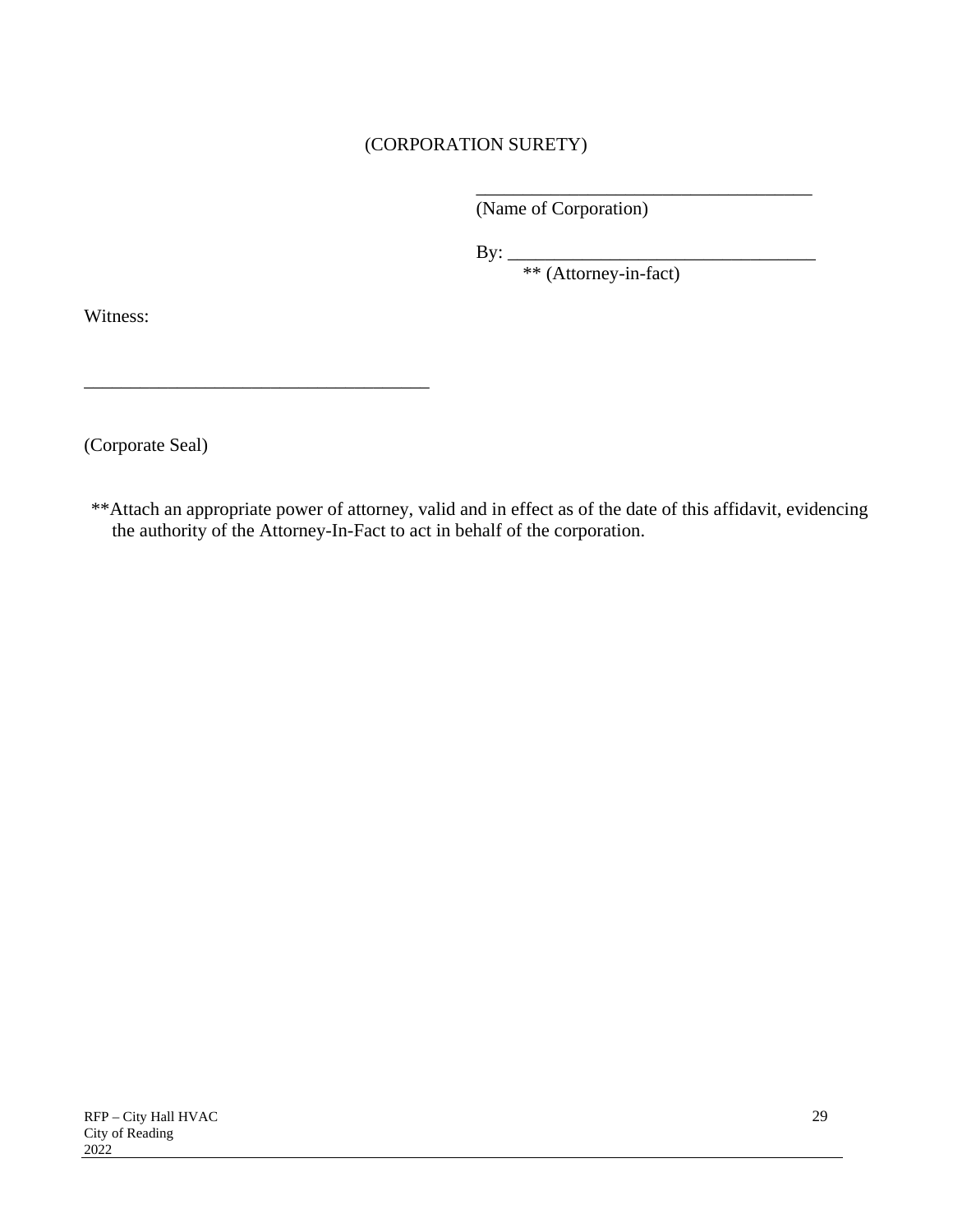#### PAYMENT BOND

Know All Men by These Presents:

| That We,                                                                                                                                                                                                                                                                                      |                                                                                                      | hereinafter called the PRINCIPAL, and |
|-----------------------------------------------------------------------------------------------------------------------------------------------------------------------------------------------------------------------------------------------------------------------------------------------|------------------------------------------------------------------------------------------------------|---------------------------------------|
| (CONTRACTOR)                                                                                                                                                                                                                                                                                  |                                                                                                      |                                       |
|                                                                                                                                                                                                                                                                                               | hereinafter called the SURETY, a corporation organized and                                           |                                       |
| (SURETY)                                                                                                                                                                                                                                                                                      |                                                                                                      |                                       |
|                                                                                                                                                                                                                                                                                               |                                                                                                      |                                       |
|                                                                                                                                                                                                                                                                                               |                                                                                                      |                                       |
| (OBLIGEE)                                                                                                                                                                                                                                                                                     |                                                                                                      |                                       |
|                                                                                                                                                                                                                                                                                               | set forth, in the full and just sum of $\frac{1}{\sqrt{2}}$ Dollars (\$                              |                                       |
|                                                                                                                                                                                                                                                                                               | lawful money of the United States of America, for the payment of which we bind ourselves, our heirs, |                                       |
|                                                                                                                                                                                                                                                                                               | executors, administrators, successors and assigns, jointly and severally, firmly by these presents:  |                                       |
| $\mathbf{W}U_{1}^{*}$ and $\mathbf{W}U_{2}^{*}$ and $\mathbf{W}U_{3}^{*}$ and $\mathbf{W}U_{4}^{*}$ and $\mathbf{W}U_{5}^{*}$ are $\mathbf{W}U_{6}^{*}$ and $\mathbf{W}U_{6}^{*}$ are $\mathbf{W}U_{6}^{*}$ and $\mathbf{W}U_{6}^{*}$ are $\mathbf{W}U_{6}^{*}$ and $\mathbf{W}U_{6}^{*}$ are |                                                                                                      |                                       |

Witnesseth That:

| WHEREAS, the PRINCIPAL heretofore submitted to the OBLIGEE a certain PROPOSAL, dated |                                                                       |  |  |  |  |  |  |                     |  |
|--------------------------------------------------------------------------------------|-----------------------------------------------------------------------|--|--|--|--|--|--|---------------------|--|
|                                                                                      | 20 ______ to perform the WORK for the OBLIGEE, in connection with the |  |  |  |  |  |  |                     |  |
|                                                                                      |                                                                       |  |  |  |  |  |  | as set forth in the |  |
| $CON$ TD A $CT$ DOCI IMENTS.                                                         |                                                                       |  |  |  |  |  |  |                     |  |

#### CONTRACT DOCUMENTS;

WHEREAS, the OBLIGEE is a "contracting body" under provisions of the Act of the General Assembly of the Commonwealth of Pennsylvania, approved by the Governor on December 20, 1967, known as and cited as the "Public Works Contractors" Bond Law of 1967", P L 869 (the Act"): and

WHEREAS, the Act, in section 3(a), requires that, before an award shall be made to the PRINCIPAL by the OBLIGEE in accordance with the PROPOSAL, the PRINCIPAL shall furnish this BOND to the OBLIGEE, with this BOND to become binding upon the award of a CONTRACT to the PRINCIPAL by the OBLIGEE in accordance with the PROPOSAL: and

WHEREAS, it also is a condition of the CONTRACT DOCUMENTS that this BOND shall be furnished by the PRINCIPAL to the OBLIGEE; and

WHEREAS, under the CONTRACTOR DOCUMENTS, it is provided, inter alia, that if the PRINCIPAL shall furnish this BOND to the OBLIGEE, and if the OBLIGEE shall make an award to the PRINCIPAL in accordance with the PROPOSAL then the PRINCIPAL and the OBLIGEE shall enter into a CONTRACT with respect to performance of the WORK, the form of which CONTRACT is set forth in the CONTRACT DOCUMENTS.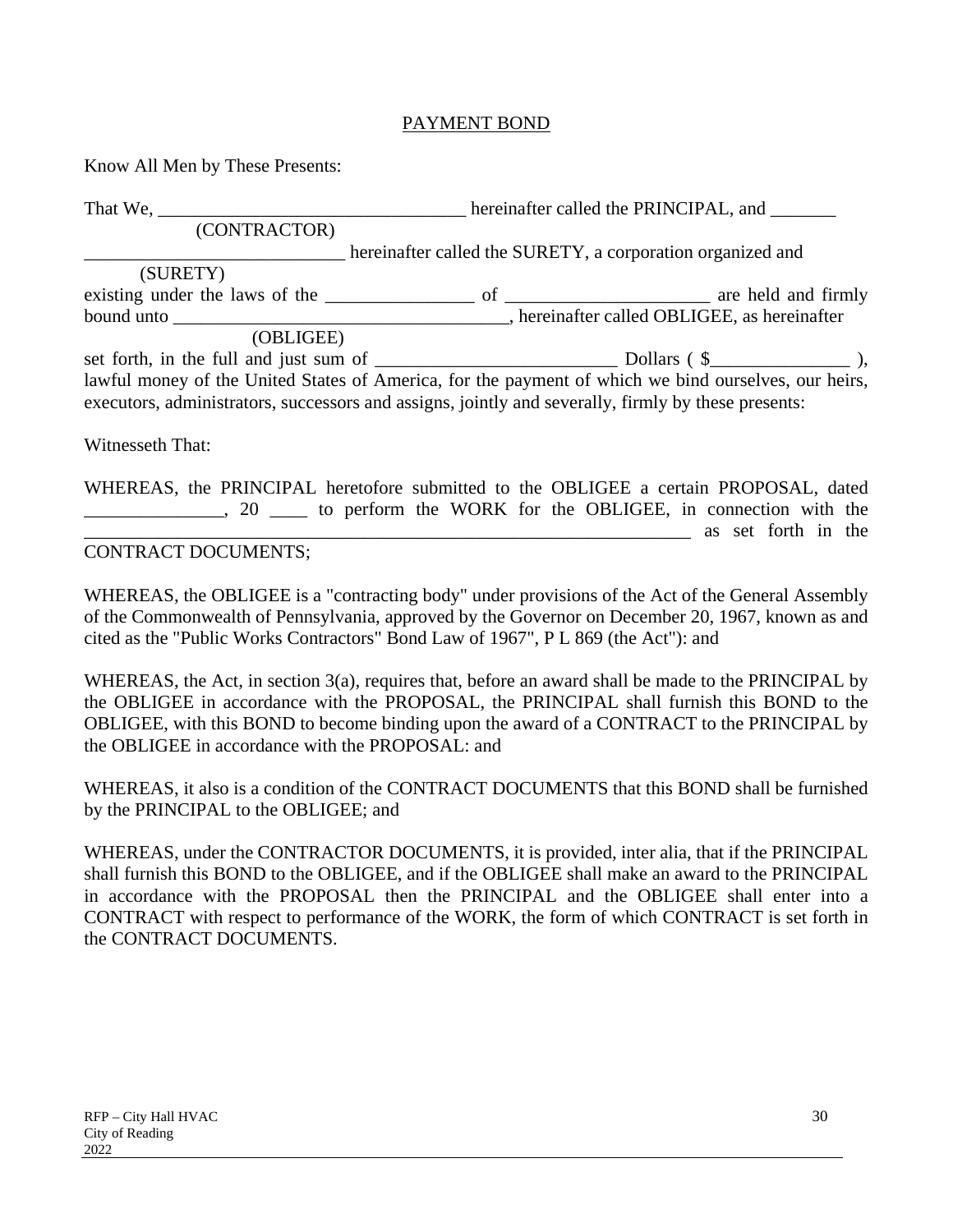NOW, THEREFORE, the terms and conditions of this BOND are and shall be that if the PRINCIPAL and any SUBCONTRACTOR of the PRINCIPAL to whom any portion of the WORK shall be subcontracted, and if all assignees of the PRINCIPAL and of any such SUBCONTRACTOR, promptly shall pay or shall cause to be paid, in full all money which may be due any claimant supplying labor or materials in the prosecution and performance of the WORK in accordance with the CONTRACT DOCUMENTS, including any amendment, extension or addition to the CONTRACT DOCUMENTS, for material furnished or labor supplied or labor performed, then this BOND shall be void; otherwise, this BOND shall be and shall remain in force and effect.

This BOND, as provided by the Act, shall be solely for the protection of claimants supplying labor or materials to the PRINCIPAL or to any SUBCONTRACTOR of the PRINCIPAL in the prosecution of the WORK covered by the CONTRACT DOCUMENTS, including any amendment, extension or addition thereto. The term "claimant", where used herein and as required by the Act, shall mean any individual, firm, partnership, association or corporation. The phrase "labor or materials", when used herein and as required by the Act, shall include public utility services and reasonable rentals of equipment, but only for periods when he equipment rented is actually used at the site of the WORK covered by the CONTRACT. As required by the Act, the provisions of this BOND shall be applicable whether or not the material furnished or labor performed enters into and becomes a component part of the public building, public work or public improvement contemplated by the CONTRACT DOCUMENTS.

As provided and required by the Act, the PRINCIPAL and the SURETY agree that any claimant, who has performed labor or furnished material in the prosecution of the WORK in accordance with the CONTRACT DOCUMENTS, including any amendment, extension or addition to the CONTRACT DOCUMENTS, and who has not been paid therefore, in full, before the expiration of ninety (90) days after the last day on which such claimant performed the last of such labor or furnished the last of such materials for which payment is claimed, may institute an action upon this BOND, in the name of the claimant, in assumpsit, to recover any amount due the claimant for such labor or material, and may prosecute such action to final judgment and may have execution upon the judgment; provided, however, that:

(a) Any claimant who has a direct contractual relationship with any SUBCONTRACTOR of the PRINCIPAL, but has no contractual relationship, express or implied, with the PRINCIPAL, may institute an action upon this BOND only if such claimant first shall have given written notice, served in the manner provided in the Act, to the PRINCIPAL, within ninety (90) days from the date upon which such claimant performed in the last of the labor or furnished the last of the materials for which payment is claimed, stating, with substantial accuracy, the amount claimed and the name of the person for whom the WORK was performed or to whom the material was furnished; and

(b) No action upon this BOND shall be commenced after the expiration of one (1) year from the day upon which the last of the labor was performed or material was supplied, for the payment of which such action is instituted by the claimant; and

(c) Every action upon this BOND shall be instituted either in the appropriate court of the County where the WORK is to be performed or of such other County as Pennsylvania statutes shall provide, or in the United States District Court for the district in which the PROJECT, to which the CONTRACT relates,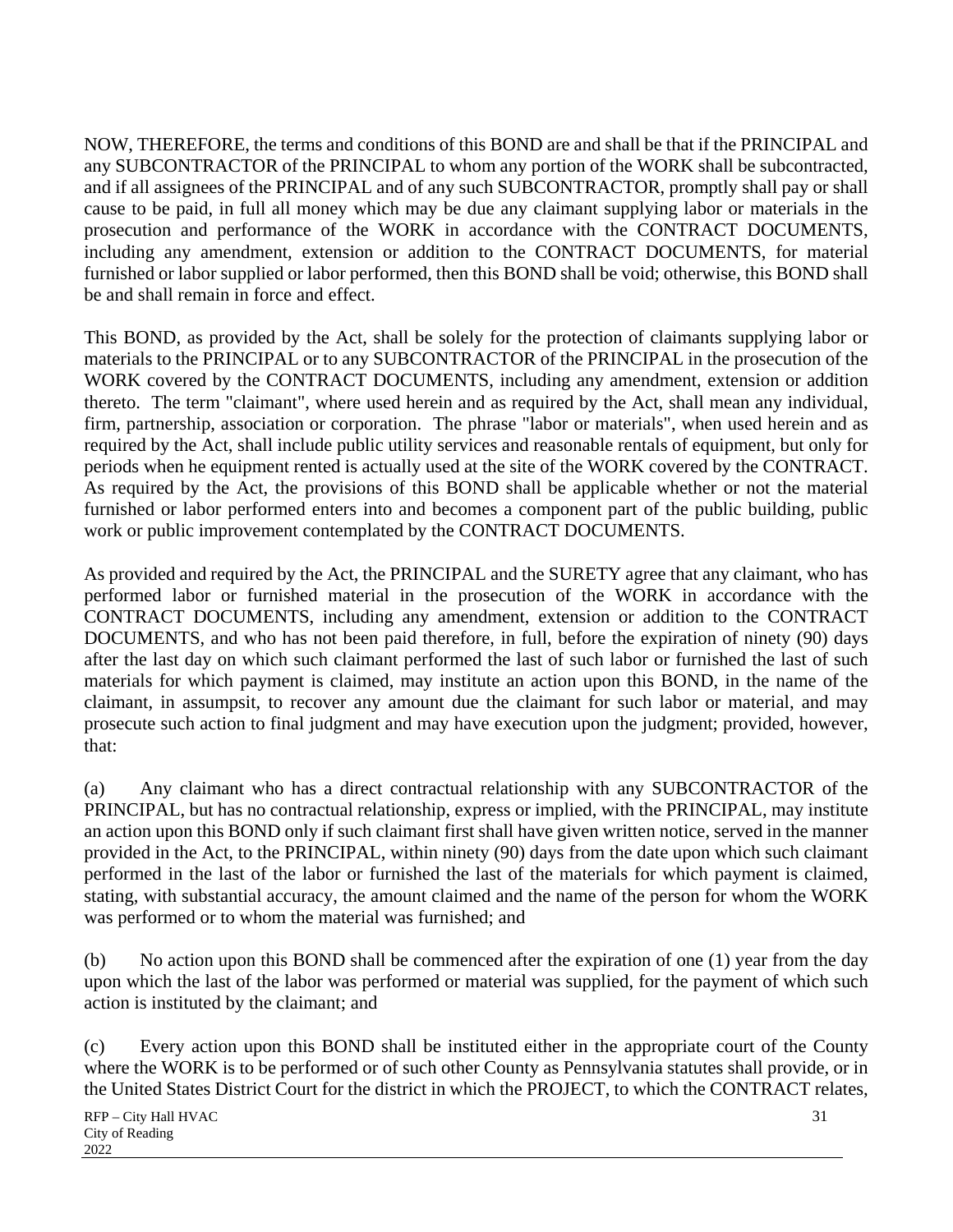is situated, and not elsewhere.

This BOND is executed and delivered under and subject to the Act, to which reference hereby is made.

The PRINCIPAL and the SURETY agree that any alterations, changes and/or additions to the CONTRACT DOCUMENTS, and/or any alterations, changes and/or additions to the WORK to be performed in accordance with the CONTRACT DOCUMENTS, and/or any alterations, changes and/or additions to the CONTRACT, and/or any given by the OBLIGEE of any extensions of time for the performance of the WORK in accordance with the CONTRACT DOCUMENTS, and/or any act of forbearance of either the PRINCIPAL or the OBLIGEE toward the other with respect to the CONTRACT DOCUMENTS, and/or the reduction of any percentage to be retained by the OBLIGEE as permitted by the CONTRACT DOCUMENTS, shall not release, in any manner whatsoever, the PRINCIPAL and the SURETY, or either of them, or their heirs, executors, administrators, successors and assigns, from liability and obligations under this BOND; and the SURETY for value received, does waive notice of any such alterations, changes, additions, extensions of time, acts of forbearance and/or reduction of retained percentage.

If the PRINCIPAL is a foreign corporation (incorporated under the laws other than those of the Commonwealth of Pennsylvania) then further terms and conditions of this BOND are and shall be that the PRINCIPAL or the SURETY shall not be discharged from liability on this BOND, nor this BOND surrendered until such PRINCIPAL files with the OBLIGEE a certificate from the Pennsylvania Department of Revenue evidencing the payment in full of all bonus taxes, penalties and interest, and a certificate from the Bureau of Employment and Unemployment Compensation of the Pennsylvania Department of Labor and Industry, evidencing the payment of all unemployment compensation, contributions, penalties and interest due the Commonwealth from said PRINCIPAL or any foreign corporation,

SUBCONTRACTOR thereunder or for which liability has accrued but the time for payment has not arrived, all in accordance with provisions of the Act of June 10, 1947, P.L 493, of the Commonwealth of Pennsylvania.

In Witness Whereof, the PRINCIPAL and the SURETY cause this BOND to be signed, sealed and delivered this  $\qquad \qquad \text{day of} \qquad \qquad .20 \qquad .$ 

(INDIVIDUAL PRINCIPAL)

(Signature of Individual)

Witness:

Trading and Doing Business as:

\_\_\_\_\_\_\_\_\_\_\_\_\_\_\_\_\_\_\_\_\_\_\_\_\_\_\_\_\_\_\_

RFP – City Hall HVAC 32 City of Reading 2022

\_\_\_\_\_\_\_\_\_\_\_\_\_\_\_\_\_\_\_\_\_\_\_\_\_\_(Seal)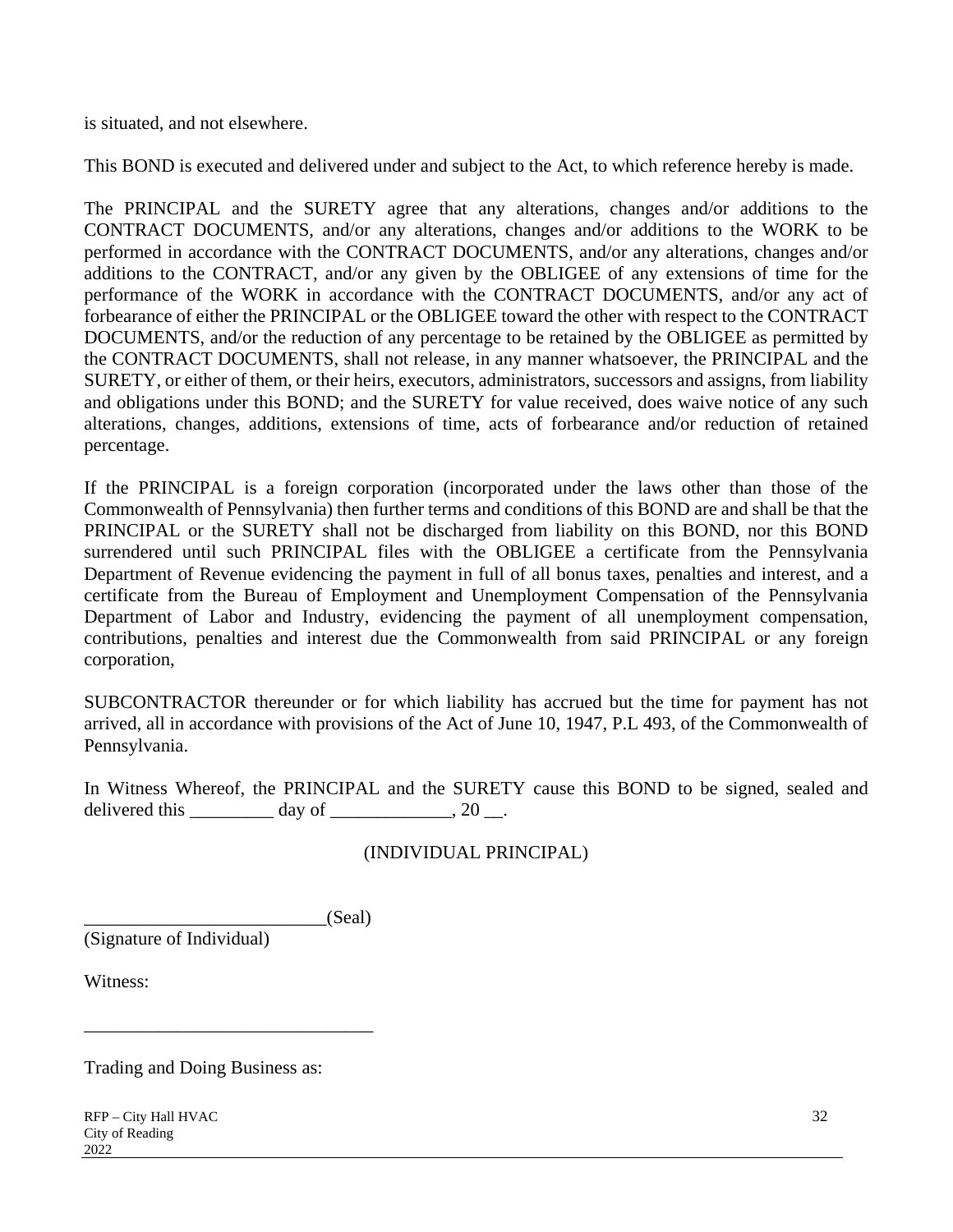\_\_\_\_\_\_\_\_\_\_\_\_\_\_\_\_\_\_\_\_\_\_\_\_\_\_\_\_\_\_\_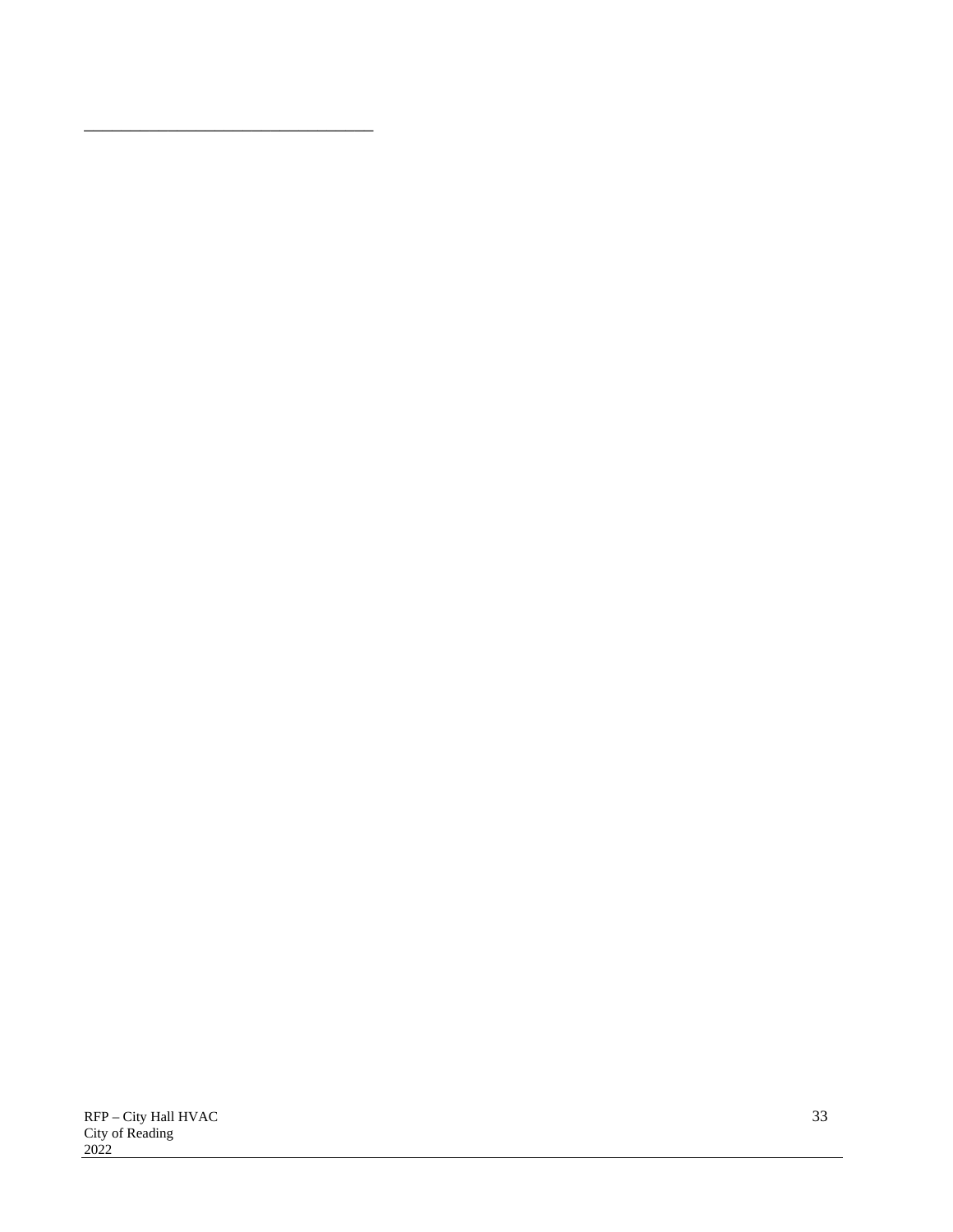# (PARTNERSHIP PRINCIPAL)

|                  | (Name of Partnership)                 | (Seal) |
|------------------|---------------------------------------|--------|
| Witness:         |                                       |        |
|                  |                                       |        |
|                  | By: <u>(Partner)</u>                  | (Seal) |
| Witness:         |                                       |        |
|                  | By: <u>(Partner)</u>                  | (Seal) |
| Witness:         |                                       |        |
|                  | By: $\qquad \qquad$                   | (Seal) |
| Witness:         | (Partner)                             |        |
|                  |                                       | (Seal) |
|                  | By: <u>(Partner)</u>                  |        |
|                  | (CORPORATION PRINCIPAL)               |        |
| Attest:          |                                       |        |
|                  |                                       |        |
| (Secretary)      |                                       |        |
|                  | (Name of Corporation)                 |        |
|                  | By: <u>(President/Vice President)</u> |        |
|                  |                                       |        |
| (CORPORATE SEAL) |                                       |        |
|                  | or (if appropriate)                   |        |
|                  |                                       |        |
|                  | (Name of Corporation)                 |        |
|                  | By:                                   |        |

Authorized Representative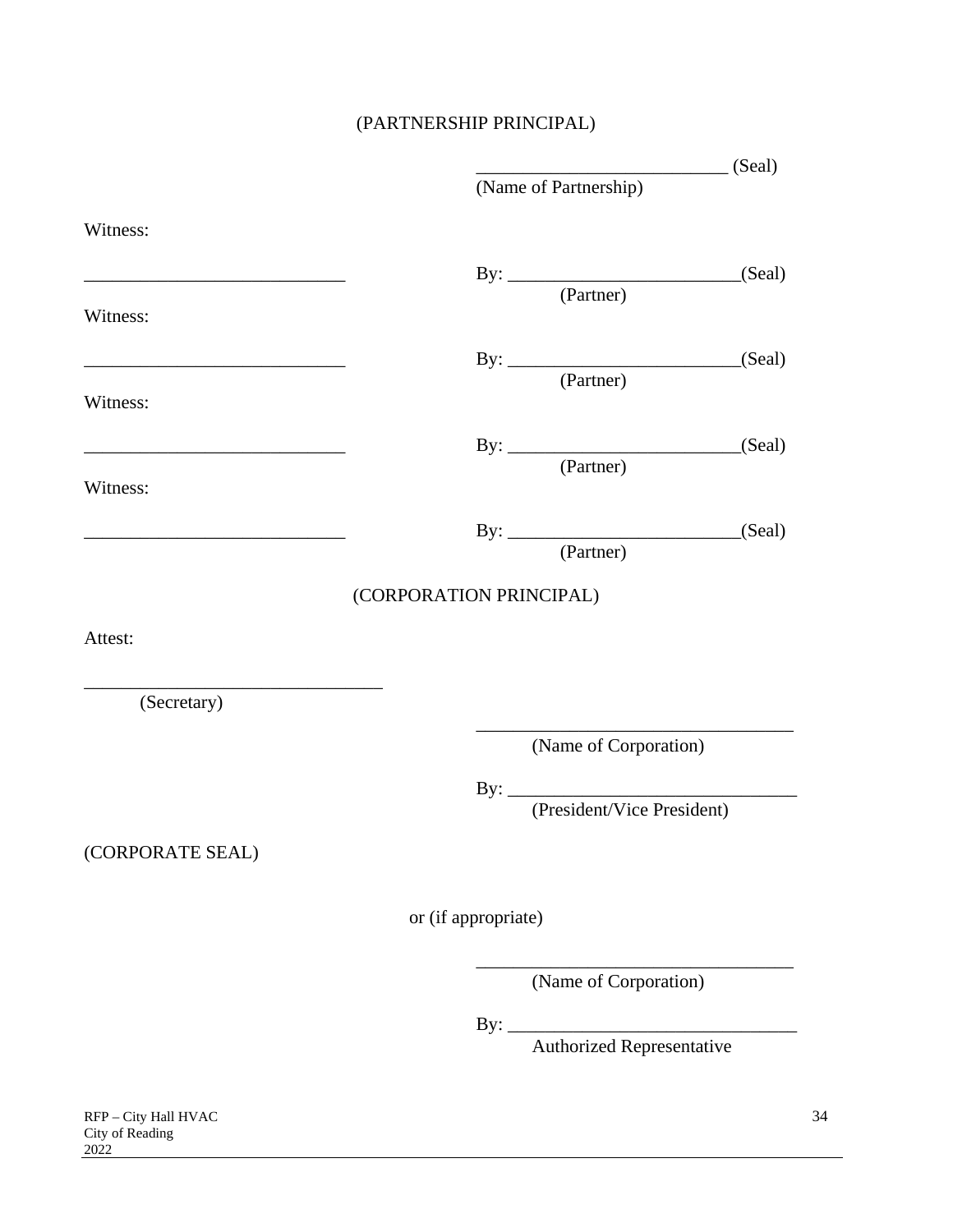\*Attach appropriate proof, dated as of the same date as the Bond, evidencing authority to execute in behalf of the corporation.

Signed \_\_\_\_\_\_\_\_\_\_\_\_\_\_\_\_\_\_\_\_\_\_\_\_\_\_\_\_\_\_

\_\_\_\_\_\_\_\_\_\_\_\_\_\_\_\_\_\_\_\_\_\_\_\_\_\_\_\_\_\_\_\_\_\_\_\_

(Title)

Subscribed and sworn to before me on

this  $\_\_$  day of  $\_\_$ , 20  $\_\_$ 

\_\_\_\_\_\_\_\_\_\_\_\_\_\_\_\_\_\_\_\_\_\_\_\_\_\_\_\_\_\_\_\_\_\_\_

\_\_\_\_\_\_\_\_\_\_\_\_\_\_\_\_\_\_\_\_\_\_\_\_\_\_\_\_\_\_\_\_\_\_\_\_

\_\_\_\_\_\_\_\_\_\_\_\_\_\_\_\_\_\_\_\_\_\_\_\_\_\_\_\_\_\_\_\_\_\_\_\_\_

\_\_\_\_\_\_\_\_\_\_\_\_\_\_\_\_\_\_\_\_\_\_\_\_\_\_\_\_\_\_\_\_\_\_\_ (Title)

My commission expires:

# (CORPORATION SURETY)

(Name of Corporation)

By: \_\_\_\_\_\_\_\_\_\_\_\_\_\_\_\_\_\_\_\_\_\_\_\_\_\_\_\_\_\_\_\_\_

\*\* (Attorney-in-fact

\_\_\_\_\_\_\_\_\_\_\_\_\_\_\_\_\_\_\_\_\_\_\_\_\_\_\_\_\_\_\_\_\_\_\_\_

Witness:

(Corporate Seal)

\*\*Attach an appropriate power of attorney, valid and in effect as of the date of this affidavit, evidencing the authority of the Attorney-In-Fact to act in behalf of the corporation.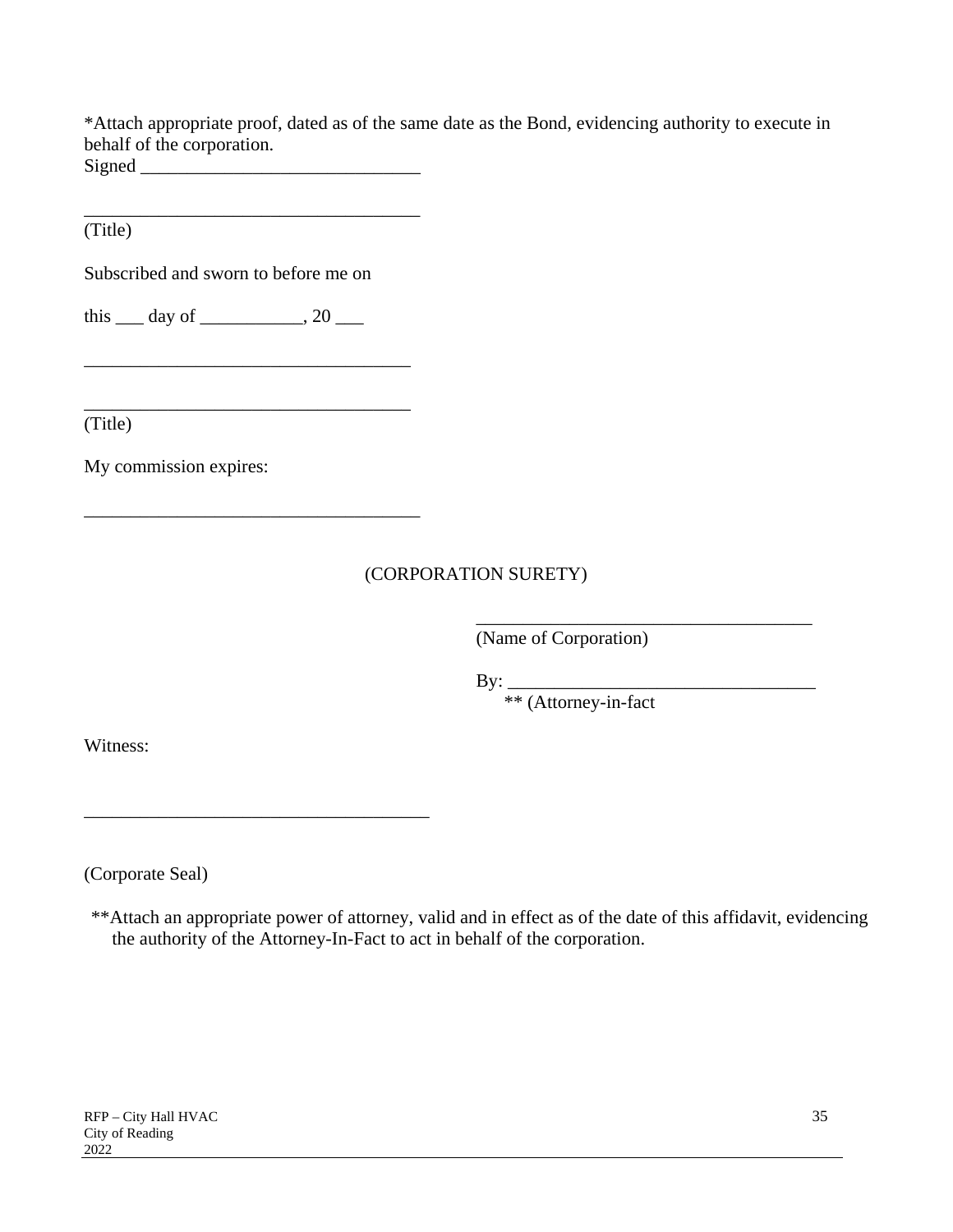# STATEMENT ACCEPTING PROVISIONS OF WORKERS' COMPENSATION ACT

ss.

STATE OF \_\_\_\_\_\_\_\_\_\_\_\_\_\_\_\_\_\_\_\_\_\_\_\_\_\_

COUNTY OF \_\_\_\_\_\_\_\_\_\_\_\_\_\_\_\_\_\_\_\_\_\_\_\_\_

The undersigned contractor has accepted the provisions of the Workers' Compensation Act of Pennsylvania, with all supplements, and has insured liability thereunder in accordance with the terms thereof with the insurance company whose signature is attached hereto.

For Individual

| $(\mathbf{C} \mathbf{\Gamma} \mathbf{A}^{\top})$ |  |
|--------------------------------------------------|--|
|                                                  |  |

\_\_\_\_\_\_\_\_\_\_\_\_\_\_\_\_\_\_\_\_\_\_\_\_\_\_\_\_\_\_

For Corporation

(Name of Corporation)

 $\mathbf{B} \mathbf{v}$ : (Official Title)

Attest: (Secretary or Asst. Secretary)

For Partnership

(Name of Partnership)

By:\_\_\_\_\_\_\_\_\_\_\_\_\_\_\_\_\_\_\_\_\_\_\_\_\_\_\_\_\_\_(SEAL)

\_\_\_\_\_\_\_\_\_\_\_\_\_\_\_\_\_\_\_\_\_\_\_\_\_\_\_\_\_\_\_\_\_

\_\_\_\_\_\_\_\_\_\_\_\_\_\_\_\_\_\_\_\_\_\_\_\_\_\_\_\_\_\_\_\_\_(SEAL)

(Partners)

\_\_\_\_\_\_\_\_\_\_\_\_\_\_\_\_\_\_\_\_\_\_\_\_\_\_\_\_\_\_\_\_\_ (Name of Insurance Company)

By:\_\_\_\_\_\_\_\_\_\_\_\_\_\_\_\_\_\_\_\_\_\_\_\_\_\_\_\_ Attorney-in-Fact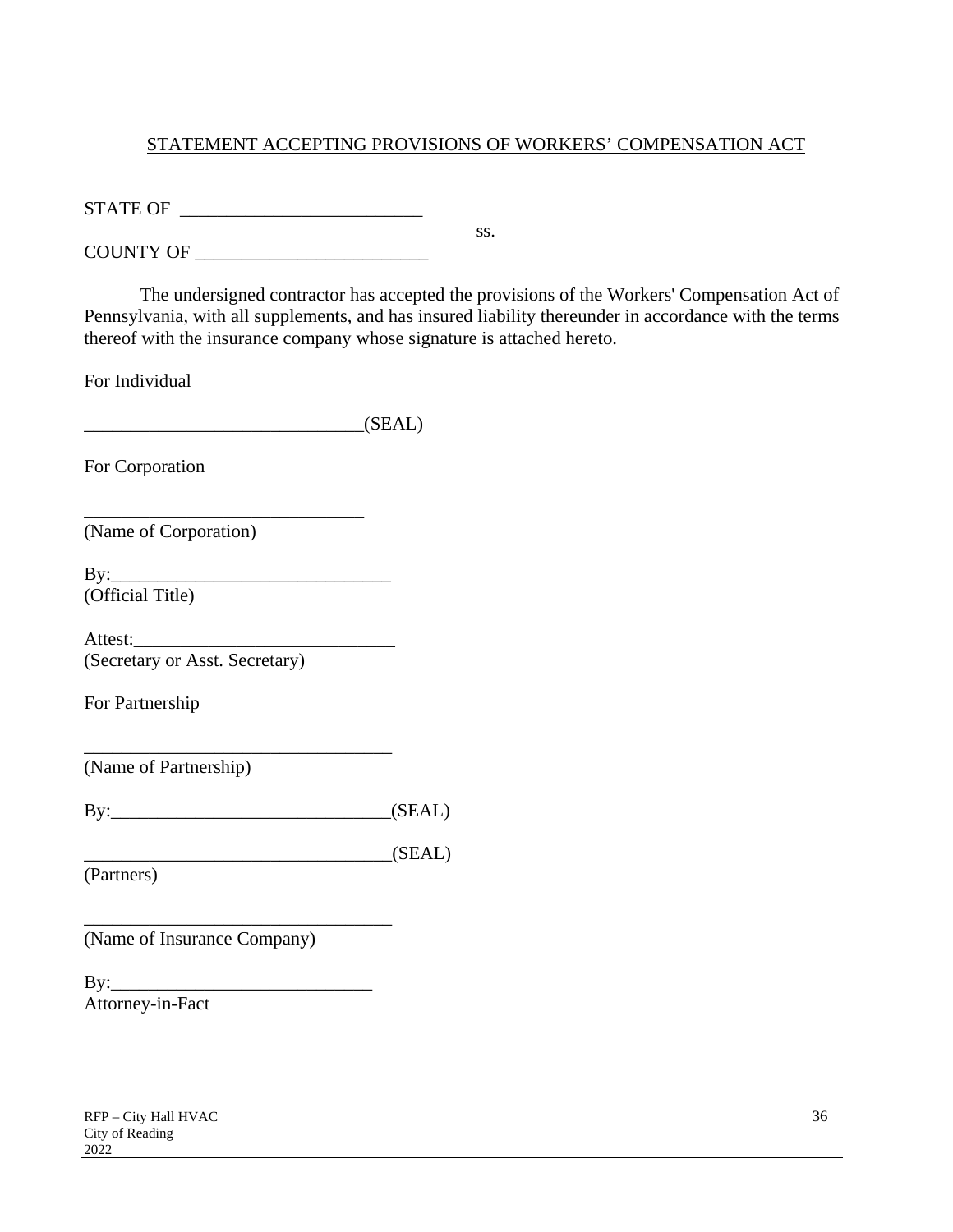#### STIPULATION AGAINST LIENS

| WHEREAS, |                                                                                                          |  |  |                          |       | hereinafter called the CONTRACTOR, |  |  |
|----------|----------------------------------------------------------------------------------------------------------|--|--|--------------------------|-------|------------------------------------|--|--|
| has      |                                                                                                          |  |  | entered into a CONTRACT. | dated | with<br>20.                        |  |  |
|          |                                                                                                          |  |  |                          |       | hereinafter called the CITY, to    |  |  |
|          | provide materials and perform labor necessary for the manufacture and furnishing of the: as set forth in |  |  |                          |       |                                    |  |  |
|          | the CONTRACT DOCUMENTS as prepared by the City of Reading.                                               |  |  |                          |       |                                    |  |  |

NOW, THEREFORE, it is hereby stipulated and agreed by and between the said parties, as part of the said CONTRACT, and for the consideration therein set forth, that neither the undersigned CONTRACTOR, any SUBCONTRACTOR or material man, nor any other person furnishing labor or materials to the said CONTRACTOR under this CONTRACT shall file a lien, commonly called a mechanic's lien, for WORK done or materials furnished for the above manufacture.

This stipulation is made and shall be filed with the Berks County Prothonotary within ten (10) days after execution, in accordance with the requirements of Section 1402 of the Mechanics Lien Law of 1963 of the Commonwealth of Pennsylvania in such case provided.

IN WITNESS WHEREOF, the parties hereto have caused the signature of their proper officers to be affixed thereto on this  $\frac{1}{2}$  day of  $\frac{1}{2}$ , 20

(SEAL)

|                                                 | $BY: \begin{tabular}{ c c c c } \hline \rule{0pt}{8ex} \multicolumn{3}{*}{\textbf{BY:}} \begin{tabular}{@{}c@{}} \multicolumn{3}{*}{\textbf{X1:}} \multicolumn{3}{*}{\textbf{X2:}} \multicolumn{3}{*}{\textbf{X3:}} \multicolumn{3}{*}{\textbf{X4:}} \multicolumn{3}{*}{\textbf{X5:}} \multicolumn{3}{*}{\textbf{X6:}} \multicolumn{3}{*}{\textbf{X7:}} \multicolumn{3}{*}{\textbf{X8:}} \multicolumn{3}{*}{\textbf{X9:}} \multicolumn{3}{*}{$                               |    |
|-------------------------------------------------|------------------------------------------------------------------------------------------------------------------------------------------------------------------------------------------------------------------------------------------------------------------------------------------------------------------------------------------------------------------------------------------------------------------------------------------------------------------------------|----|
| (CITY OF READING)                               | TITLE: ________________________                                                                                                                                                                                                                                                                                                                                                                                                                                              |    |
| ATTEST:                                         |                                                                                                                                                                                                                                                                                                                                                                                                                                                                              |    |
|                                                 |                                                                                                                                                                                                                                                                                                                                                                                                                                                                              |    |
|                                                 |                                                                                                                                                                                                                                                                                                                                                                                                                                                                              |    |
| (SEAL)                                          |                                                                                                                                                                                                                                                                                                                                                                                                                                                                              |    |
| (CONTRACTOR)                                    | $BY: \begin{tabular}{ c c c c } \hline \rule{0pt}{8ex} \multicolumn{3}{*}{\textbf{BY:}} \qquad \hspace{2ex} \textcolor{red}{\textbf{X}^{\mathsf{X}}}\qquad \hspace{2ex} \textcolor{blue}{\textbf{X}^{\mathsf{X}}}\qquad \hspace{2ex} \textcolor{blue}{\textbf{X}^{\mathsf{X}}}\qquad \textcolor{blue}{\textbf{X}^{\mathsf{X}}}\qquad \textcolor{blue}{\textbf{X}^{\mathsf{X}}}\qquad \textcolor{blue}{\textbf{X}^{\mathsf{X}}}\qquad \textcolor{blue}{\textbf{X}^{\mathsf{X$ |    |
| ATTEST:                                         |                                                                                                                                                                                                                                                                                                                                                                                                                                                                              |    |
| BY:                                             |                                                                                                                                                                                                                                                                                                                                                                                                                                                                              |    |
|                                                 |                                                                                                                                                                                                                                                                                                                                                                                                                                                                              |    |
| RFP - City Hall HVAC<br>City of Reading<br>2022 |                                                                                                                                                                                                                                                                                                                                                                                                                                                                              | 37 |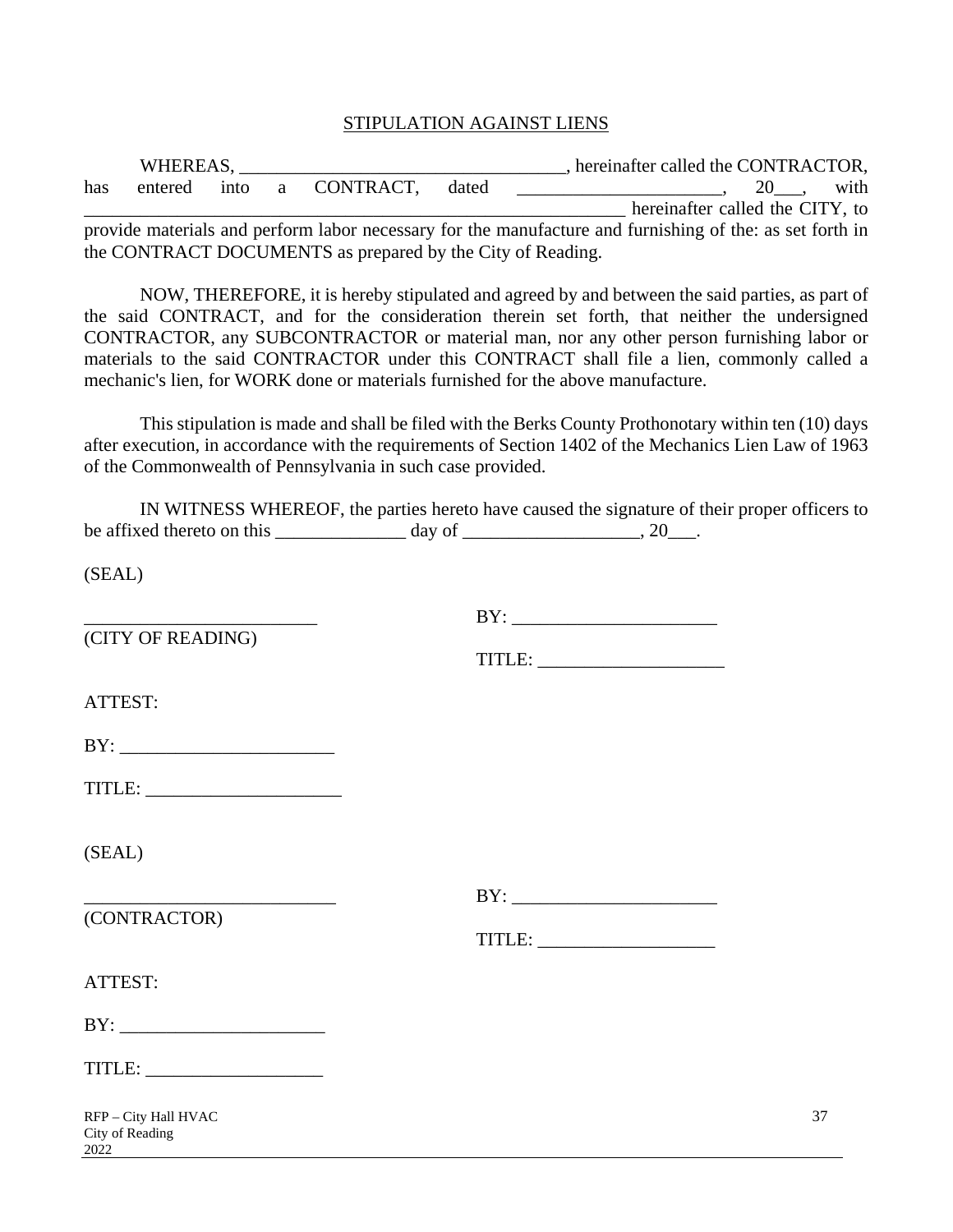#### INDEMNITY AGREEMENT & HOLD HARMLESS

#### KNOW ALL MEN BY THESE PRESENTS:

WHEREAS, the undersigned has entered into a contract with the CITY OF READING, dated  $\frac{1}{20}$ , 20  $\frac{1}{20}$ , providing for the

City of Reading, Pennsylvania.

NOW, THEREFORE, in consideration of the award of said contract to the undersigned, \_\_\_\_\_\_\_\_\_\_\_\_\_\_\_\_\_\_\_, as well as in further consideration of the sum of ONE DOLLAR (\$1.00) in hand paid to the said \_\_\_\_\_\_\_\_\_\_\_\_\_\_\_\_\_\_\_\_\_\_\_by the City of Reading, receipt whereof is hereby acknowledged, the said \_\_\_\_\_\_\_\_\_\_\_\_\_\_\_\_\_\_\_\_\_ agrees to indemnify and save harmless the CITY OF READING, its officers, agents, servants, and employees against any and all loss, damage, costs and expenses which the said CITY may hereafter suffer, incur, be put to or pay by reason of any bodily injury (including death) or damage to property arising out of any act or omission in performance of the work undertaken under the aforesaid contract.

EXECUTED this day of  $.20$ .

\_\_\_\_\_\_\_\_\_\_\_\_\_\_\_\_\_\_\_\_\_\_\_\_\_\_\_\_\_\_\_\_\_\_\_\_\_\_\_\_\_\_\_\_\_\_\_\_\_\_\_\_\_\_\_\_\_\_\_\_\_\_\_\_\_\_\_ \_\_\_\_\_\_\_\_\_\_\_\_\_\_\_\_\_\_\_\_\_\_\_\_\_\_\_\_\_\_\_\_\_\_\_\_\_\_\_\_\_\_\_\_\_\_\_\_\_\_\_\_\_\_\_\_\_\_\_\_\_\_\_\_\_\_\_ \_\_\_\_\_\_\_\_\_\_\_\_\_\_\_\_\_\_\_\_\_\_\_\_\_\_\_\_\_\_\_\_\_\_\_\_\_\_\_\_\_\_\_\_\_\_\_\_\_\_\_\_\_\_\_\_\_\_\_\_\_\_\_\_\_\_\_

By: \_\_\_\_\_\_\_\_\_\_\_\_\_\_\_\_\_\_\_\_\_\_\_\_\_\_\_\_\_\_

Title:

ATTEST:

\_\_\_\_\_\_\_\_\_\_\_\_\_\_\_\_\_\_\_\_\_\_\_\_

\_\_\_\_\_\_\_\_\_\_\_\_\_\_\_\_\_\_\_\_\_\_\_\_

(Title)